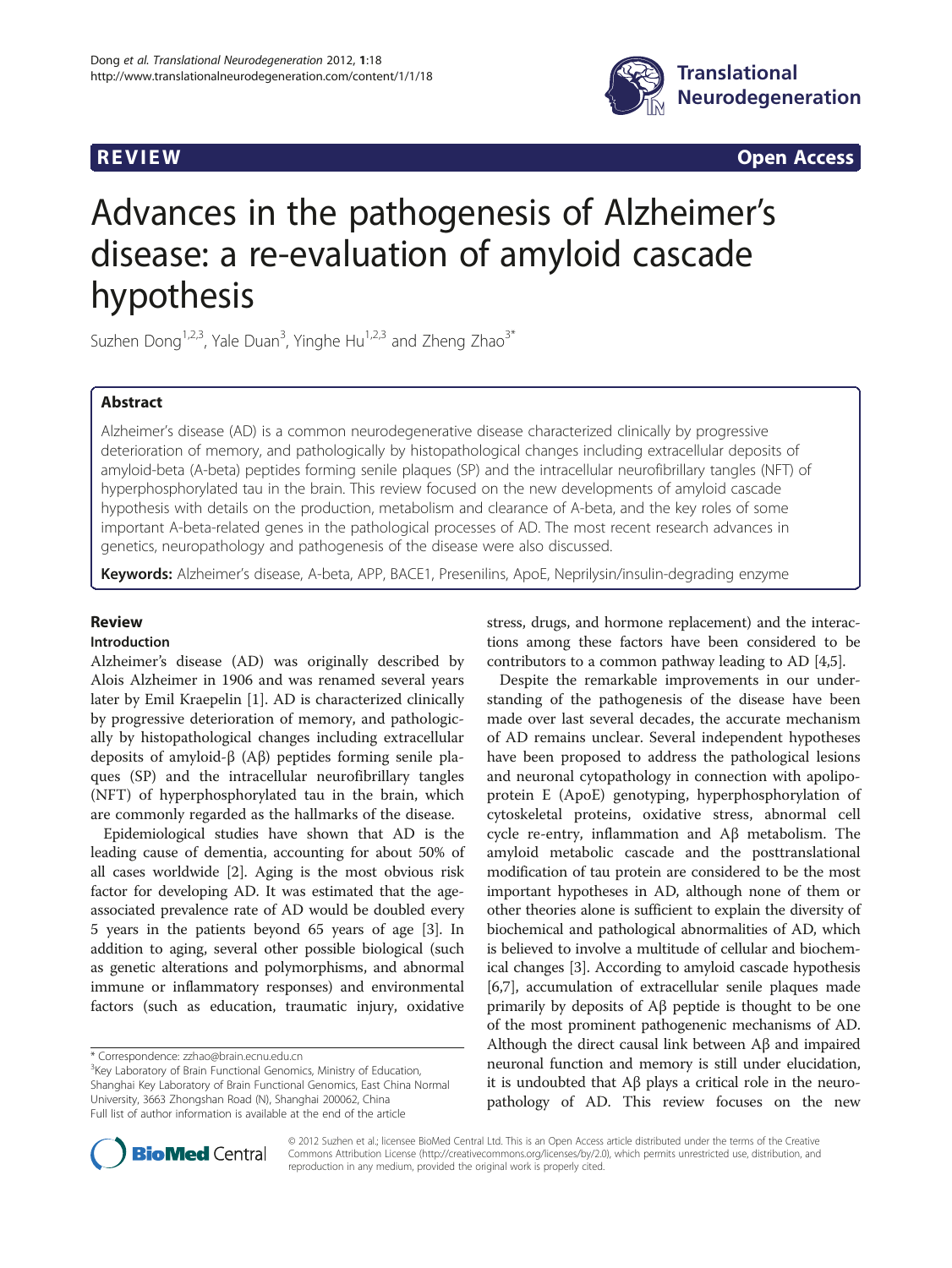developments of amyloid cascade hypothesis and its relevance to the most recent research advances in the genetics, neuropathology and pathogenesis of AD. In the following sections, the recent progress of the studies on genes (see Figure 1) identified to be involved in the production, deposition and degradation of Aβ, the possible contributions of different Aβ assemblies to AD, and their pathological functions are reviewed.

# Aβ-related genes

### Amyloid precursor protein (APP)

APP is an integral membrane glycoprotein expressed in the brain and central nervous system (CNS). It can undergo sequential proteolytic processing by two

pathways: the α pathway and the β pathway. In most cases, APP is sequentially cleaved via  $\alpha$  pathway by  $\alpha$ secretase and γ-secretase. The α-secretase cleavage of APP is non-amyloidogentic, whereas the β pathway leads to Aβ generation. In the β pathway APP is initially cleaved by β-secretase to release sAPPβ into extracellular space and leave the 99-amino-acids C-terminal fragment (C99) within the membrane. C99 is subsequently processed to 38-43 amino acids by γ-secretase to release Aβ and APP intracellular C-terminal domain (AICD) [[8\]](#page-7-0). In most cases, the γ-cleavage produces  $A\beta40$ , while it could also generate a more toxic variant, Aβ42. It has been recently found that γ-secretase activity for Aβ production could be also negatively regulated by



Figure 1 Aβ and Aβ-related genes in AD. Aβ is produced by sequential cleavage of APP by β-secretase (BACE1) and γ-secretase. γ-secretase is a multi-protein complex, of which PS1 or PS2 is the catalytic core. After being produced, Aβ is secreted outside the cell and binds to various isoforms of ApoE. These Aβ-binding ApoE isoforms will allow Aβ to undergo metabolism in different pathways, e.g., clearance via BBB, degradation by Aβ-degradating enzymes (IDE or neprilysin), deposition or trafficking into the cell. The affinity of ApoE4 to Aβ is lower than that of ApoE2 or ApoE3. While ApoE2 and ApoE3 help Aβ to be cleared by transport or degradation, ApoE4 mainly induce Aβ to aggregation, implicating it to be a high risk factor for AD. There is a feedback existing in vivo to keep proper Aβ levels. When Aβ is generated, AICD is released, which is translocated into the nucleus and initiates the transcription of neprilysin. Increased neprilysin protein will degradate Aβ and hereby reduces Aβ to a proper level.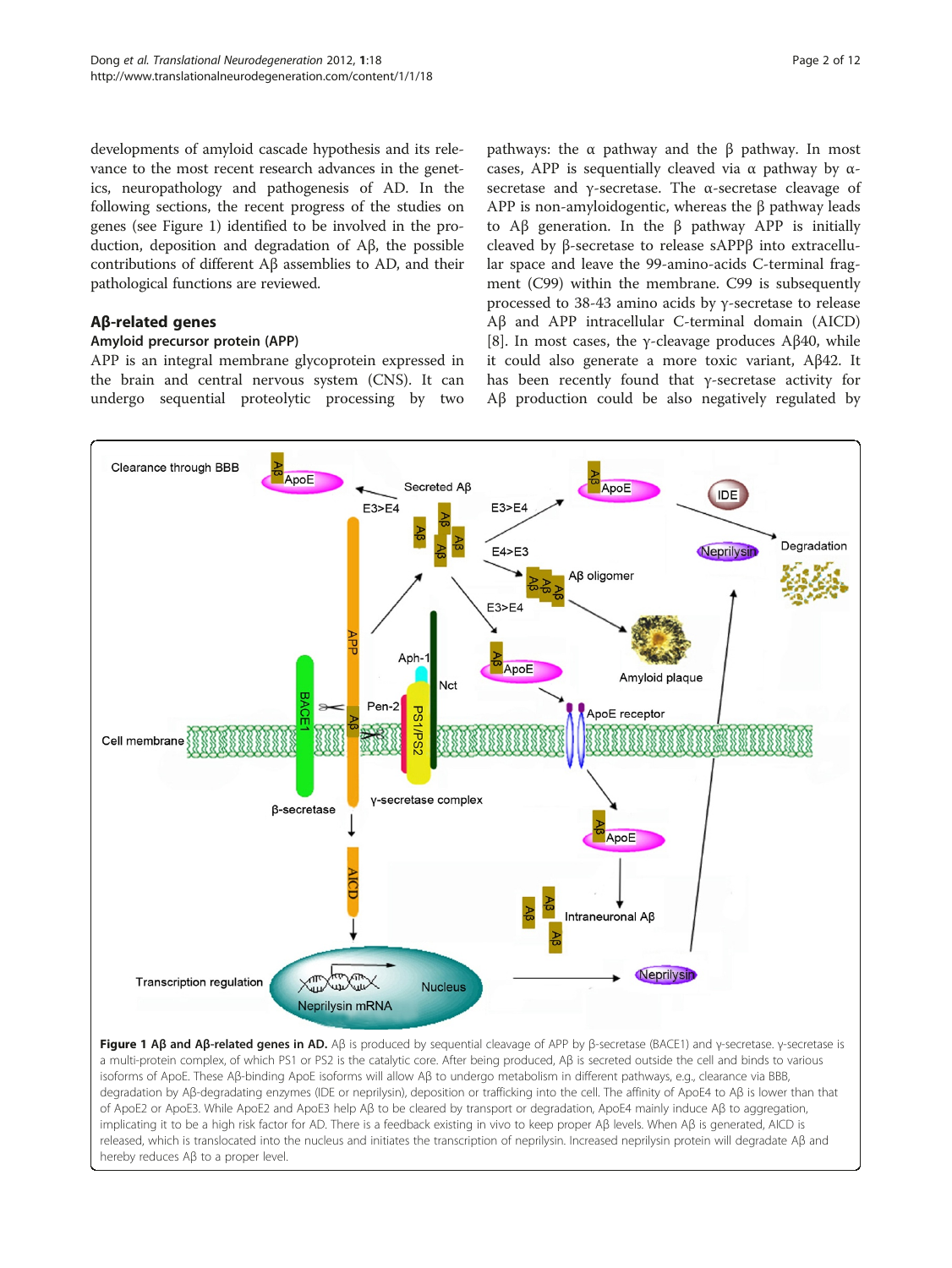α-secretase, indicating a cross-talk between the α pathway and the  $β$  pathway [[9\]](#page-7-0).

#### Physiological functions

Although APP has been implicated in the pathology of AD, much evidence shows that APP has its own physiological functions, especially in regulation of synaptic function and neuronal activity. Mice lacking APP and APP-like protein 2 show deficits in structure and function in neuromuscular synapses [\[10](#page-7-0)]. In cultured hippocampal neurons, lack of APP also affects synapse formation and transmission [\[11](#page-7-0)]. On the contrary, mice overexpressing APP exhibit enhanced synaptic plasticity and spatial memory [[12](#page-7-0)]. Kamenetz et al found that APP processing could have a normal negative feed-back function in modulating Aβ levels to maintain proper neuronal activity [[13](#page-7-0)]. In addition, APP processing also regulates cholesterol metabolism. When Aβ is produced, AICD is stabilized by Fe65, localized to the nucleus and binds to transcription factor Tip60. The protein-protein interaction initiates the transcription of the Aβ degradation enzyme, neprilysin, thus reduces the Aβ levels [[14\]](#page-7-0). AICD-Fe65-Tip60 complex has been shown to suppress the transcription of lipoprotein receptor LRP1, which is known to regulate ApoE and cholesterol levels in CNS, suggesting a biological interaction between APP and ApoE/cholesterol metabolisms [\[15\]](#page-7-0). Furthermore, APP possesses the biological function in controlling cholesterol biosynthesis and sphingomyelin production via Aβ-dependent modulation of neuronal levels of Hydroxymethylglutaryl-CoA reductase (HMGR) and sphingomyelinases (SMases), indicating a functional basis of APP processing for the link between lipids and AD [[16](#page-7-0)]. Endogenous AICD in primary neurons is temporally up-regulated during neuronal differentiation, and such a physiological function is negatively mediated by neuron-specific c-Jun N-terminal kinase JNK3 via phosphorylation of APP [\[17](#page-7-0)]. APP and its mammalian paralogs, the amyloid precursor-like proteins 1 and 2, have been demonstrated to be capable of forming homo- and hetero-complexes that exhibit physiological function in promoting trans-cellular adhesion in vivo [\[18](#page-8-0)]. Han et al also characterized a neuroprotective function of APP in preventing tau hyperphosphorylation via suppressing overactivation of Cdk5 (Cyclin-dependent kinase 5) [[19\]](#page-8-0).

## Pathological functions

It is well known that the pathologcial function of APP lies on its amyloidogenic processing. It has been recognized that many APP mutations cause autosomal dominant early-onset AD. Increasing of gene copy number including genomic duplication in the APP locus [[20](#page-8-0),[21](#page-8-0)] may also lead to AD dementia in earlier life. Interestingly, a recently identified mutation adjacent to β-site

(A673T) of APP gene was shown to result in Aβ reduction and protection against cognitive decline in the elderly without AD [[22\]](#page-8-0). On the other hand, however, overexpression of FAD-linked mutant APP could lead to olfactory sensory neuron apoptosis in the absence of amyloid plaque, which might be the mechanism of deficits in odor detection, one of the earliest AD symptoms [[23\]](#page-8-0). All these indicate that both APP genomic duplication and mutations can lead to changes in APP function and subsequent Aβ metabolism, strongly implicating a central role of not only APP but also its β-cleavage in pathogenesis of AD. To identify the pathological functions of APP, many APP transgenic mice including wildtype human APP and FAD-linked APP mutations have been generated. FAD-linked APP mutation mice show an increase in the amount, length, and fibrillogenic generation of Aβ species and have amyloid deposits at the age of 18 months [\[24\]](#page-8-0) while, surprisingly, mice overexpressing APP do not develop AD pathologies or memory deficits but instead exhibit enhanced spatial memory, which depends on the function of AICD generated by βsecretase-mediated cleavage [\[12](#page-7-0)]. Studies on APP mutation transgenic mice have given us much information of AD pathogenesis, but the molecular mechanisms still need further investigation.

### Beta-site APP cleaving enzyme 1 (BACE1)

BACE1 is known as the major β-secretase to cleave APP at β-site to produce β-CTF for Aβ generation in neurons [[25\]](#page-8-0). BACE1 and its homolog, BACE2, have different transcriptional regulations and functions. BACE1 knockout mice are almost normal without  $\text{A}\beta$  generation [\[26](#page-8-0)], and BACE1 deficits can rescue the memory impairment and cholinergic dysfunction in mutant human APP transgenic mice [\[27](#page-8-0)]. Repetto et al demonstrated that overexpression of BACE1 in H4 human cells can regulate APP intracellular signaling by interaction with the ShcA adaptor protein [\[28](#page-8-0)]. BACE1-mediated β-cleavage has been showed to be physiologically modulated by different spliced transcripts [\[29](#page-8-0)] and the activation of protein kinase C [[30](#page-8-0)]. Impaired intracellular calcium homeostasis may stimulate BACE1 gene expression via nuclear factor of activated T cells 1 (NFAT 1) signaling pathway, leading to accelerated production of Aβ [\[31](#page-8-0)]. BACE1 could be modulated by Aβ42, but not Aβ40, via an NFκB-dependent signaling pathway [\[32](#page-8-0)], and Aβ42 positive plaques could increase BACE1 levels in surrounding neurons before neuron loss occurs [[33\]](#page-8-0). Aβ42 could also induce expression of BACE1-antisense transcript, a natural regulator of BACE1 expression, which increased BACE1 mRNA stability [\[34](#page-8-0)]. Thus, increased BACE1 levels might be a positive feedback for Aβ42 to initiate the amyloidogenesis of AD. In addition, BACE1 dependent cleavage of low density lipoprotein receptor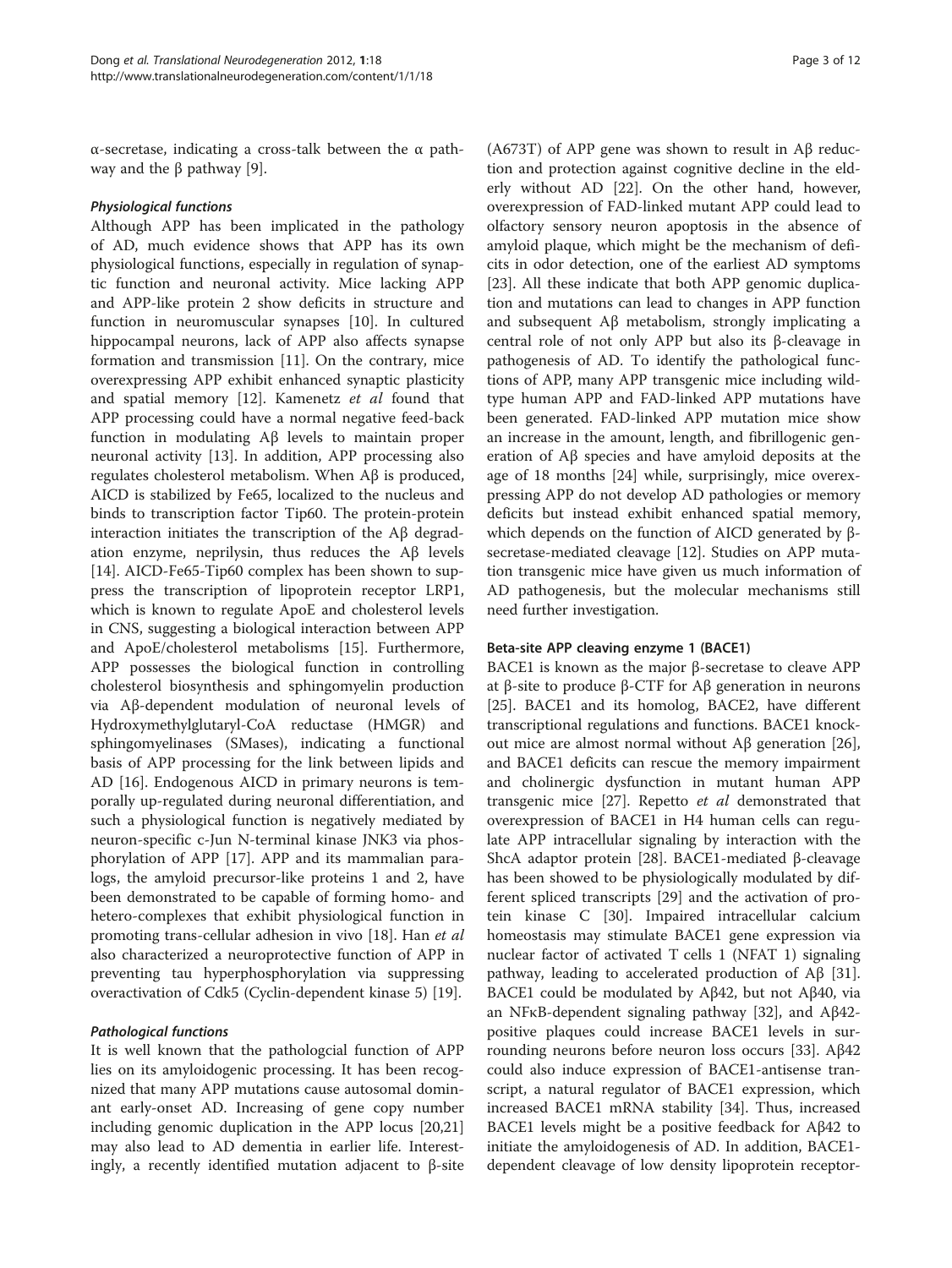related protein (LRP) can mediate the endocytosis of APP and ApoE [[35](#page-8-0)] and has been suggested to be involved in the pathology of AD.

#### Presenilin (PS) 1 and 2

PS is an eight membrane-spanning protein with an Nterminus, a 'loop' domain between transmembrane (TM) domain six and seven, and a C-terminus that is oriented toward the cytoplasm. Aspartate residues at position D275 (in TM6) and D385 (in TM7) are critical for PS function [\[36](#page-8-0)]. There are two PS genes: PS1 and PS2. PS, nicastrin, aph-1, and pen-2 form the active γ-secretase complex while PS is the catalytic core of the complex [[37\]](#page-8-0). γ-secretase cleaves not only APP but many other type I transmembrane proteins (such as Notch, cadherins and LRP) as well [[38](#page-8-0)], strongly implicating PS in both AD pathogenesis and many other neuronal physiological activities including development, calcium homeostasis and apoptosis.

### PS gain of function

PS1 mutations are the most common genetic cause for early-onset familial AD (FAD). PS genes harbor about 90% of identified FAD mutations. There have been more than 100 PS1 mutations being described. Some of them, such as L85P, P117L, P117S, insF1, and L166P, are associated with very early onset (usually before age of 30 years old) of cognitive decline [[39](#page-8-0)]. Many of the PS1 mutations lead to an increase in relative production of more toxic Aβ42 peptides. The prevailing amyloid hypothesis posits that deposits of Aβ peptides, especially the more hydrophobic and aggregation-prone Aβ42, initiates a pathogenic cascade, leading to neurodegeneration in AD [\[40](#page-8-0)]. This has been referred to as the toxic gains-of-function of PS in triggering neurodegeneration in AD. The amyloid cascade hypothesis is supported by the results from FAD-linked mutant transgenic mice. PS1 mutation significantly accelerates the rate of Aβ deposition in mutant APP transgenic mice [[24\]](#page-8-0). Expression of human mutant PS1 in PS1 null mice is sufficient to elevate Aβ1-42, supporting a gain-of-function activity of PS1 mutation [\[41](#page-8-0)].

#### PS loss of function

However, the most recent evidence from several independent PS transgenic model-based studies emerged that supports the "PS loss of function" hypothesis as a potential pathogenic mechanism of AD. Firstly, mice lacking both PSs in the forebrain show AD-like progressive neurodegenerative phenotypes including forebrain degeneration, impaired synaptic plasticity and spatial memory without  $\mathbf{A}\beta$  production [\[42-46](#page-8-0)]. A number of PS1 mutations (L113P, G183V and insR352) have been found in patients with familial forms of frontotemporal dementia (FTD), a common neurodegenerative dementia that lacks amyloidogenesis [[47-49](#page-8-0)]. These observations suggest that neurodegeneration can take place in the absence of Aβ.

PS genes have been identified to play an important role in many normal physiological activities. These physiological functions can be classified to γ-secretasedependent and -independent functions. There are many identified γ-secretase substrates. By cleavage of these substrates, PSs mediate their multiple functions in development, calcium homeostasis, cell adhesion, transport, trafficking/localization, and apoptosis [[36](#page-8-0),[38](#page-8-0),[50](#page-8-0)]. FADlinked PS mutations might impair the γ-secretasedependent proteolysis of some of the substrates, such as Notch, N-cadherin and tyrosinase, resulting in loss of the related functions of PS [\[51,52\]](#page-8-0). Meanwhile, FAD-linked PS mutations might also impair some γ-secretase-independent functions, such as the regulation of β-catenin-dependent signaling [[53\]](#page-8-0), modulation of phosphatidylinositol 4,5-bisphosphate metabolism [[54\]](#page-8-0), endoplasmic reticulum  $[Ca^{2+}]$  leak function [\[55](#page-8-0)], PI3K/Akt signaling pathway-dependent neuroprotective roles [\[56](#page-8-0)], synaptic homeostasis [[57\]](#page-8-0) and fast axonal transport of APP [\[58\]](#page-8-0). In addition to involving in Aβ generation, PS genes participate in the regulation of Aβ degradation mediated by AICD-dependent transcriptional modulation of the degrading enzyme, neprilysin [[14\]](#page-7-0). FAD-linked PS mutations may disrupt the physiological function of PSs in regulating Aβ levels.

Surprisingly, many γ-secretase inhibitors at low concentration enhance Aβ42 production while reducing Aβ40 levels, similar to the effects of FAD-linked PS mutations [[59-61](#page-9-0)], suggesting that PS mutation could result in a partial loss of its function. Furthermore, PS mutations are scattered throughout the protein's Nterminus, C-terminus and transmembrane domains, occurring at about 20% of the amino acid residues. As it is impossible for different PS mutations to gain the same toxic function, it is therefore most likely that the loss of normal PS function by 'random' changes of amino acid residues is the culprit for triggering AD pathogenesis. However, the "PS loss of function" hypothesis is still unable to explain the exact mechanism for FAD-linked APP mutations that cause AD. In this regard, it has been assumed that  $A\beta42$  might act as an inhibitor of γ-secretase. APP mutations may interfere with the physiological roles of PS and hereby initiate the pathogenic cascades of AD [\[51](#page-8-0)]. Further investigations are required to confirm the hypothesis.

#### Apolipoprotein E (ApoE) and other apolipoproteins

Apolipoproteins play important roles in regulating Aβ pathology. ApoE is the predominant apolipoprotein in the CNS and is synthesized and secreted mainly by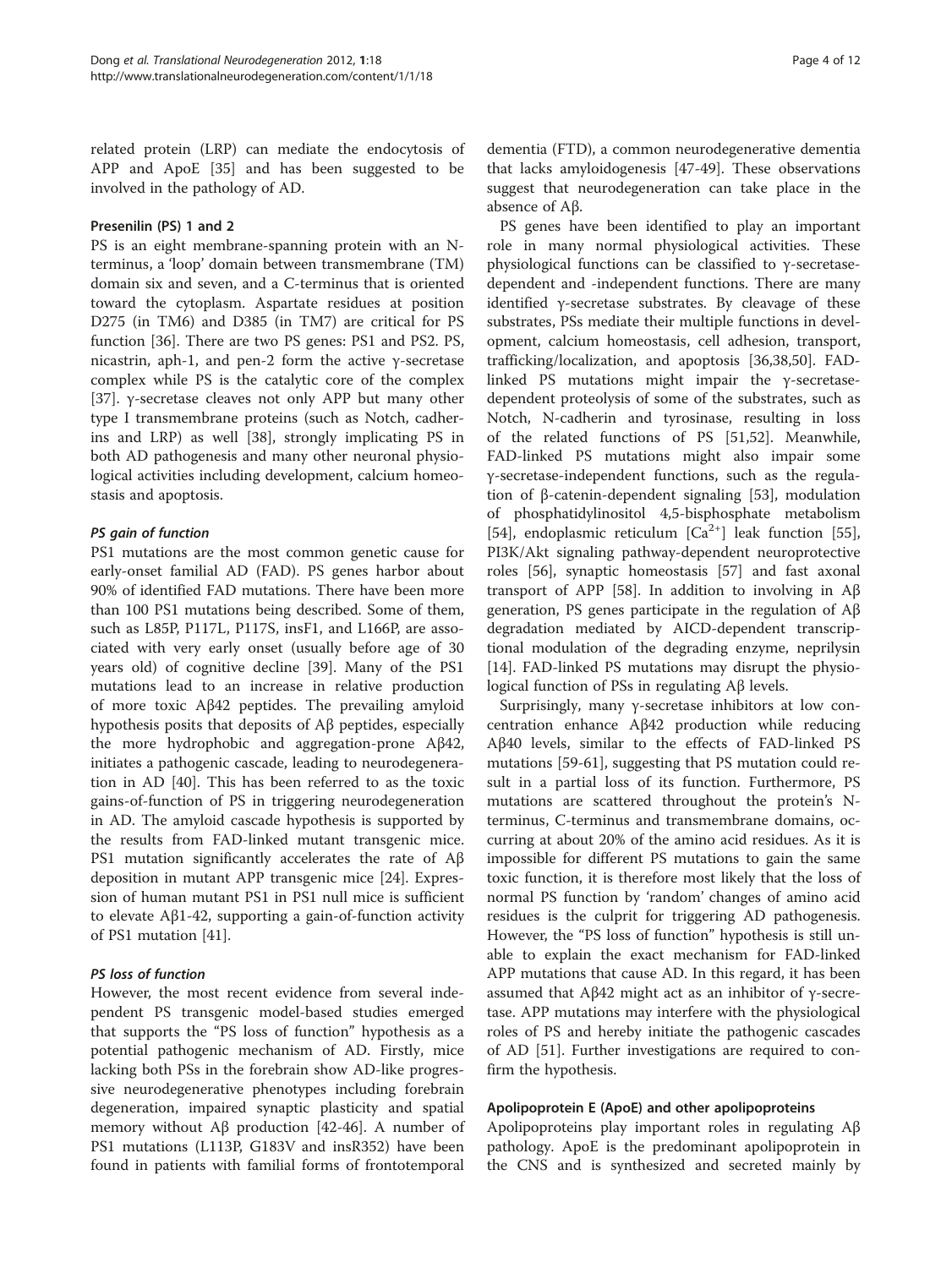astrocytes and microglias [[62,63\]](#page-9-0). ApoE has critical roles in transporting lipids among CNS cells to keep lipid homeostasis, repairing injured neurons, maintaining synaptic connections, and scavenging toxins. ApoE gene encodes three alleles: ApoE2, ApoE3 and ApoE4. The alleles differ only in two residues at sites 112 and 158. ApoE3 has Cys-112 and Arg-158, ApoE4 has arginine and ApoE2 cysteine at both sites. The differences between the alleles determine their distinct functions. ApoE2 is neuroprotective while ApoE4 is related to a variety of diseases.

It has been recognized that ApoE4 is the major genetic risk factor for sporadic AD. ApoE4 is associated with cognitive deficits [[64\]](#page-9-0), and the effect of ApoE4 is moderated by cholesterol levels [\[65](#page-9-0)]. In contrast to ApoE2 and ApoE3, ApoE4 is more sensitive to stress or injury, which causes neuron-specific proteolysis with the formation of a bioactive toxic C-terminal fragment [\[66](#page-9-0)]. Transgenic mice expressing high levels of carboxyl terminal-cleaved product ApoE4 (272–299) in the brain die 2–4 months after birth. The cortex and hippocampus of the transgenic mice display AD-like neurodegenerative alterations [\[67\]](#page-9-0).

ApoE acts as the Aβ chaperone and binds to different forms of Aβ, leading to changes in the structure, toxicity and deposition of Aβ [\[68,69](#page-9-0)]. Pharmacological blocking ApoE-Aβ interaction can significantly reduce the formation of amyloid plaques and attenuate the deficits of memory in the transgenic mice carrying a Swedish K670L/M671L APP mutation (APP<sub>SWE</sub>) or a K670L/ M671L APP plus a PS1 M146L mutation (APP<sub>SWE</sub>/PS1) [[70\]](#page-9-0). The effects of ApoE on Aβ depositions are supported by the observation that intake of sugar-sweetened water induces amyloidosis and memory impairment and increases ApoE levels in the brain of a transgenic mouse model of AD [[71](#page-9-0)]. Besides, it is recently demonstrated that increased expression of ApoE by the retinoid X receptors agonist results in enhanced clearance of soluble Aβ and reduced Aβ plaque, and leads to reversal of cognitive deficits and improvement of synaptic functions in an AD mouse model [[72](#page-9-0)]. Nevertheless, increasing evidence suggests that the regulatory effect of ApoE on Aβ deposition appears to be isoform-specific (ApoE4  $>$ ApoE3 > ApoE2) and gene dosage-related [\[73](#page-9-0)]. ApoE promotes the proteolytic degradation of Aβ by modulating the activity of Aβ degrading enzyme, which depends on ApoE isoform structure and the lipidation status [[69,74\]](#page-9-0). ApoE also participates in the regulation of Aβ production through LRP pathway [[75\]](#page-9-0). Given that APP processing is dependent on membrane cholesterol levels and that ApoE is the transporter of cholesterol [\[76](#page-9-0)], ApoE might therefore be a important player in Aβ generation. In fact, it has been reported that activation of the amyloid cascade may isoform-specifically induce lysosomal activation and neurodegeneration of hippocampal CA1, entorhinal and septal neurons, which are responsible for the marked cognitive deficits in apolipoprotein transgenic mice [\[77](#page-9-0)]. ApoE4-induced impairments of neuroplasticity following environmental stimulation are also found to be mediated by intraneuronal oligomerized Aβ [\[78](#page-9-0)]. Furthermore, C-terminal fragment of ApoE could induce tau phosphorylation in neurons that represents another character in AD brain, depending on both the isoform and cellular source of ApoE [[67](#page-9-0),[79](#page-9-0)].

In addition to ApoE, other apolipoproteins, such as ApoA-IV, were also found to regulate Aβ metabolism. Genetic ablation of ApoA-IV in an AD mouse model accelerates Aβ deposition, neuron loss and cognitive impairment [[80](#page-9-0)].

### Neprilysin/insulin-degrading enzyme

While familial early-onset AD is associated with increased Aβ production, defective Aβ degradation may be involved in late-onset AD (LOAD), which constitutes approximately 90% of all AD cases [[81\]](#page-9-0). Many enzymes including, but not limited to, neprilysin (NEP) and insulin-degrading enzyme (IDE) have been implicated for a role in degrading Aβ [[82\]](#page-9-0). NEP and IDE are reduced in AD, and increasing evidence indicates an involvement of them in the imbalance of Aβ production and clearance relating to AD pathology.

#### Neprilysin (NEP)

NEP is a  $90 \sim 110$  kDa plasma membrane glycoprotein of the neutral zinc metalloendopeptidase family that degrades enkephalins, endothelins, and Aβ peptides [\[82](#page-9-0)]. Particularly, NEP is the major enzyme to degrade soluble extracellular Aβ in the brain. Recent studies demonstrated that NEP levels decline in an age-dependent manner and inversely correlate with levels of insoluble Aβ in the temporal and frontal cortex of AD and normal brain [[83,84](#page-9-0)]. NEP expression or activities are decreased significantly in AD brain [\[85,86](#page-9-0)]. The finding that possession of ApoE4 was related to obvious reduction in NEP levels [\[85](#page-9-0)] suggests that down-regulation of NEP might be implicated in AD pathogenesis.

The transcription of NEP has been demonstrated to be regulated by AICD which is released during the Aβ generation [[14\]](#page-7-0). There is a physiological negative feedback in vivo that keeps Aβ homeostasis, in which Aβ production could lead to translocation of AICD to nucleus and transactivation of NEP. NEP therefore has a role in governing the balance between Aβ production and degradation. If such a balance is disrupted, Aβ would come to be oligomerized and lead to formation of the fibrillar Aβ protein (fAβ). The resulting fAβ can inhibit the proteolytic activities of the proteases by binding to NEP and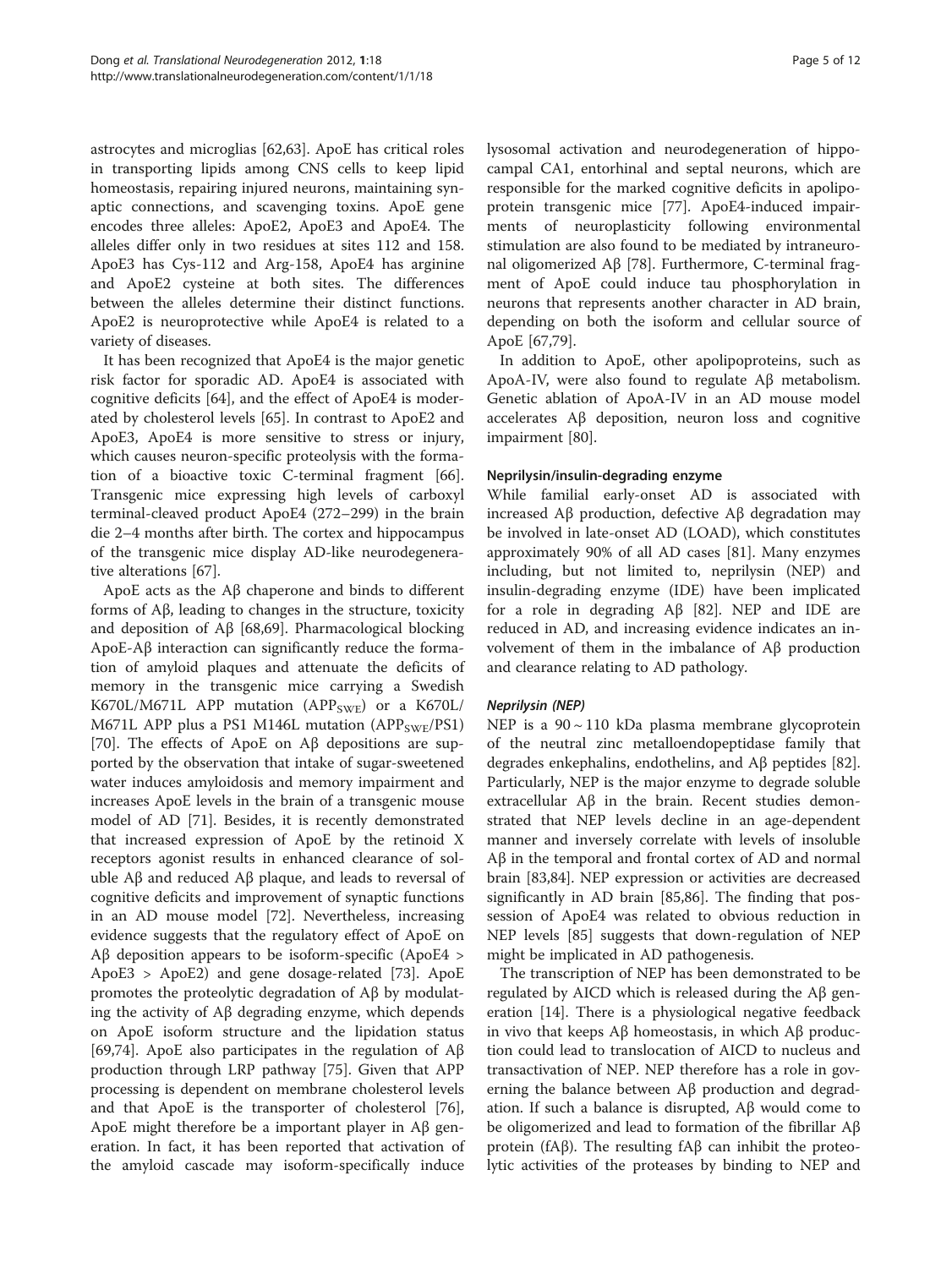IDE [\[87\]](#page-9-0), leading to the formation of a positive feedback that accelerates amyloid deposition. Indeed, studies on transgenic mice of AD have shown that NEP-mediated degradation of Aβ plays a key role in AD neurodegeneration and serves as a novel therapeutic approach to AD [\[88](#page-9-0)]. These findings also suggest that AD pathogenesis might result from deficits in Aβ clearance. On the other hand, however, recent observations in drosophila demonstrated that NEP overespression could result in the inhibition of CREB-mediated transcription, agedependent axon degeneration and shortened lifespan [[89\]](#page-9-0). Studies on crossing hAPP transgenic mice and NEP transgenic mice also showed that, although NEP overexpression inhibits plaque formation, it fails to reduce pathogenic Aβ oligomers and improve the impaired learning and memory function [[90\]](#page-9-0).

### Insulin-degrading enzyme (IDE)

IDE is an 110 kDa zinc metalloendopeptidase that highly expresses in the liver, testis, muscle and brain [[82](#page-9-0)]. The enzyme has been implicated in the pathogenesis of AD and type II diabetes due to its capabilities in degrading Aβ, AICD [[91,92\]](#page-9-0), amylin, insulin and insulin-like growth factors [\[82\]](#page-9-0). IDE gene is located in chromosome 10 that is highly associated with later-onset AD (LOAD) [[93\]](#page-9-0). Some genetic variants of IDE have also been strongly implicated in LOAD [[94](#page-9-0),[95](#page-9-0)]. IDE mRNA and protein levels are markedly decreased in hippocampus of AD patients with ApoE  $\epsilon$ 4 allele, the genotyping known as a high risk factor for LOAD [[96\]](#page-9-0). Membrane-bound IDE levels and its activity are significantly decreased in subjects with mild cognitive impairment (MCI) and appear to decrease continuously during the conversion from MCI to AD [\[97](#page-9-0)]. IDE activity is reduced in affected versus unaffected subjects of three chromosome 10 linked AD pedigrees, although no significant difference of IDE expression has been observed [\[98](#page-10-0)]. However, recent studies on transgenic AD mouse models showed that cortical IDE mRNA and protein levels are elevated in parallel with Aβ40 and Aβ42 generation [[99](#page-10-0)]. In transgenic tg2576 mice, IDE expression is increased with age and is located around amyloid plaque as a result of Aβ-induced inflammation [[100\]](#page-10-0). This phenomena is similar to the observation that IDE is immunopositive in senile plaques in human AD brain [\[101](#page-10-0)]. Studies on triple-transgenic mice (hAPPswe/PS1 M146V/hTau P301L) showed that the expression of IDE was regulated by 17beta-estrodiol via an ERbeta/PI3K pathway [\[102](#page-10-0)]. Unlike NEP that hydrolyzes both monomeric and oligomeric Aβ, IDE is found to degrade only soluble mono-meric Aβ [[103](#page-10-0)]. A recent study by Llovera *et al* demonstrated that the catalytic domain of IDE could form a stable complex with Aβ, which might disrupt Aβ clearance and facilitate AD neurodegeneration [\[104](#page-10-0)].

There have been also studies showing that IDE can cleave C-terminal domain of human acetylcholinesterase (hAChE) and trigger its conformational conversion from α to β-structure, which acts as the seed of Aβ fibrils and enhances the rate of amyloid elongation [[105](#page-10-0)]. This suggests an important role of IDE digestion of C-terminal domain of hAChE in amyloidogenic pathogenesis of AD.

IDE plays essential role in insulin homeostasis, implicating a close relationship between AD and type II diabetes (DM2). A large body of evidence has indicated that cognitive capacity is often impaired in patients with diabetes [[106](#page-10-0)] while insulin resistance is a high risk factor of AD [[107](#page-10-0)]. IDE knockout mice exhibit hallmarks of both AD and DM2 [[92](#page-9-0)]. Diet-induced insulin resistance leads to increased γ-secretase activity and decreased IDE activity, resulting in elevated Aβ40 and Aβ42 levels in the brain of Tg2576 mice [[108](#page-10-0)]. Further exploration of the underlying mechanism has shown that defective insulin receptor signaling may lead to up-regulation of Aβ generation. Insulin resistance induced by intake of sucrose-sweetened water or a safflower oil-enriched diet exacerbates the AD pathology in transgenic AD animal models [\[71,](#page-9-0)[109\]](#page-10-0).

# Aβ and neurodegeneration

Although it has been widely accepted that Aβ plays a central role in the onset and progression of AD pathology, it remains unclear whether soluble or insoluble Aβ located in extracellular or intracellular is the culprit to impaired neuronal function and memory. Meanwhile, much progress based on neurotoxic lesion, pharmacological, genetic, and neurophysiological studies in recent years has led to identification of many new physiological and biological alterations, such as mitochondrial dysfunction, oxidative stress, synaptic transmission, axonal trafficking and membrane disruption, that are responsible for the functions of  $\Delta\beta$  with significant implications in developing AD [[110,111](#page-10-0)]. In the following sub-sections, we selectively review the present research status in characterization of neurotoxic form of Aβ, and in the pathological functions of Aβ in synaptic dysfunction and neuronal inflammation.

# Aβ: soluble or insoluble, extracellular or intracellular, which one is neurotoxic form to AD?

In the last two decades, Aβ hypothesis has been the focus of AD researches. According to the hypothesis, deposition of Aβ peptide is the primary cause of driving AD degeneration and all of the other pathological features including intracellular neurofibrillary tangles (NFT) and neuron loss are the downstream events of the amyloid cascade [\[40](#page-8-0)]. The hypothesis, however, has been challenged in recent years [\[112](#page-10-0)]. Appearance of large "cotton wool" plaques resulting from PS1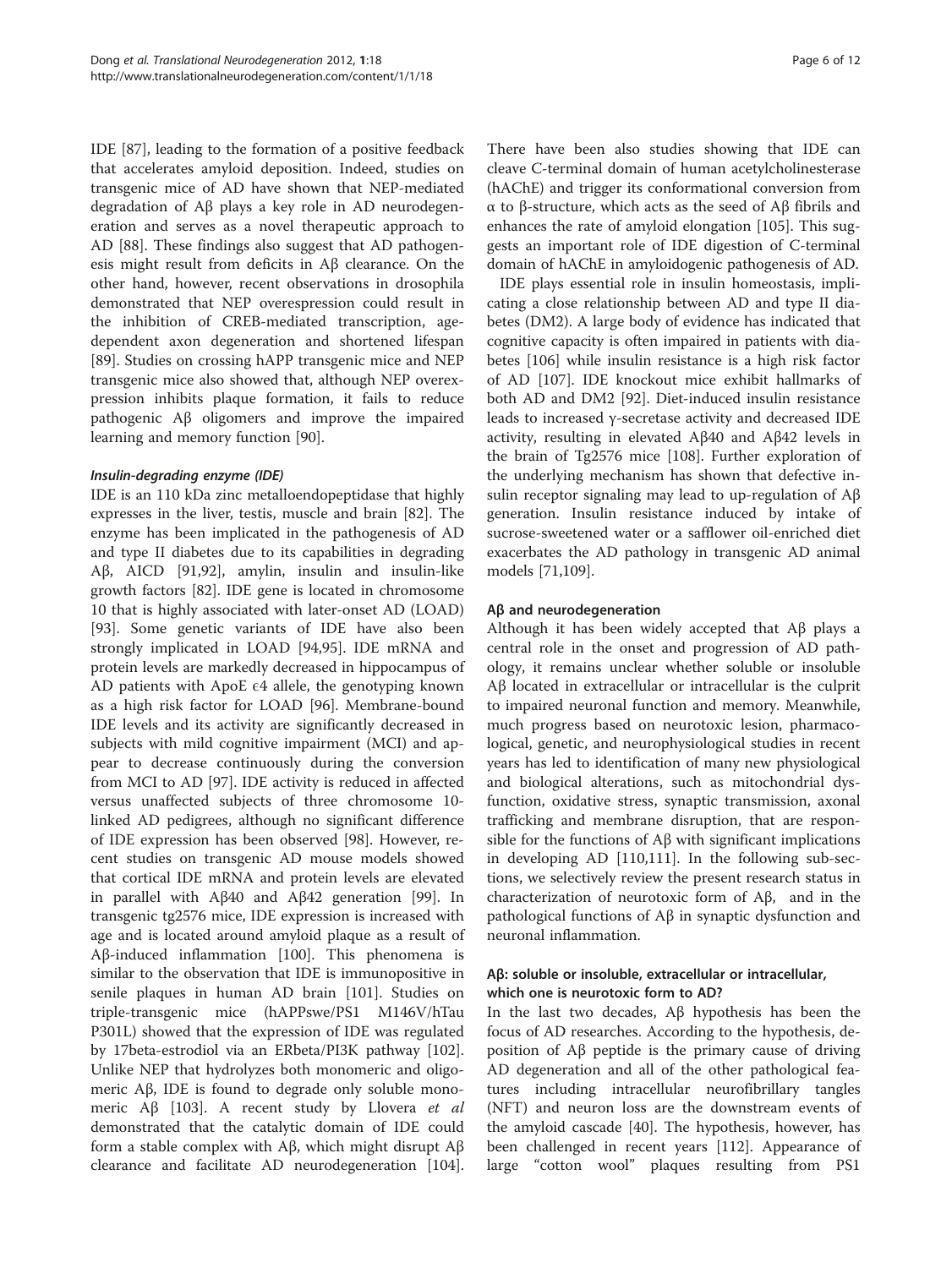mutations has been demonstrated to be associated with some special symptoms such as spastic paraparesis rather than early-onset AD [\[113\]](#page-10-0). Decreased dendritic spine density, impaired synaptic plasticity, and cognitive dysfunction occur long before amyloid depositions that appear at 18 months in Tg2576 mice [\[114](#page-10-0)]. Hippocampal neuron loss in AD mouse models has been observed both at the site of amyloid aggregation and in areas distant from plaques [[115](#page-10-0)].

The classical view is that Aβ is deposited extracellularly, however, emerging evidence from transgenic mice and human patients has indicated that this peptide can also be accumulated intraneuronally that contributes to AD pathogenesis [[116](#page-10-0)]. A PS1 mutated transgenic mouse model with intracellular Aβ accumulation but without amyloid plaques exhibits AD-like neurodegeneration [\[117\]](#page-10-0). Results from the triple-transgenic AD mouse model (hAPPswe/PS1 M146V/hTau P301L) showed that impaired synaptic plasticity and cognitive dysfunction occur prior to the apparent plaques, and are correlated with the accumulation of intraneuronal Aβ in hippocampus and amygdale [\[118,119](#page-10-0)]. Intracellular Aβ has been found to accumulate before the generation of amyloid plaques in many other AD mouse models [[120](#page-10-0)-[124](#page-10-0)] and in human AD [\[20,21](#page-8-0)[,125\]](#page-10-0). As mentioned above, overexpression of FAD-linked mutant APP alone could induce the apoptosis of olfactory sensory neuron and this neurodegeneration is reversible, suggesting that amyloid plaques are not necessary for AD neurodegeneration [\[23](#page-8-0)].

Evidence has also emerged that the soluble Aβ, but not amyloid plaques, initiates pathological cascade. Aβ dimmers derived from untreated human cerebrospinal fluid (CSF) suppress hippocampal synaptic plasticity in vivo [[126](#page-10-0)]. Neuron exposure to prefibrillar  $\text{A}\beta$  can cause tau-dependent microtubule disassembly [[127](#page-10-0)]. Aβ oligomers have been observed to disrupt calcium signaling [[128](#page-10-0)], affect the function of NMDA receptor [[129,130](#page-10-0)], and induce oxidative stress [\[131](#page-10-0)] and mitochondrial dysfunction [[132](#page-10-0)]. Furthermore, in vitro studies have demonstrated that β-sheet intermediate (Iβ) of Aβ prior to fibril formation is more toxic than the fibrils [[133\]](#page-10-0). It has also been shown that soluble  $\overrightarrow{AB}$  oligomers induce reduction in postsynaptic receptors and disruptions of synaptic morphology in cultured hippocampal neurons [\[134,135\]](#page-10-0). Notably, intracerebroventricular injection of AD brain-derived extracts containing soluble Aβ could lead to obvious inhibition of hippocampal LTP in rats, supporting the role of SDS-stable Aβ dimer in mediating synaptic plasticity disruption [[136\]](#page-10-0).

Pyroglutamate-amyloid- β (pE3- Aβ), an N-terminal truncated Aβ species, has recently been found in Aβ deposits specific to AD brain but absent in normal aging. Transgenic mice expressing this kind of truncated Aβ showed progressive neurodegeneration including neuron loss, impaired LTP, microglia activation and astrocytosis [[137\]](#page-10-0). A signal transduction pathway of soluble Aβ oligomer has recently been delineated, in which oligomeric Aβ activates Fyn kinase by binding to cellular prion protein (PrPc) and results in the phosphorylation of NR2B subunit of NMDA receptor, and eventually leads to dendritic spine loss and altered synaptic function [\[138\]](#page-11-0).

In contrast to the observations mentioned above, Lesne et al identified the extracellular accumulation of a soluble 56-kDa Aβ assembly (termed Aβ\*56) composed of 12 Aβ peptides that contributes to the memory impairment in Tg2576 mice [[139](#page-11-0)]. This finding has been supported by others using transgenic mice with increased formation of amyloid plaques but reduced Aβ\*56 levels [\[140\]](#page-11-0). Taken together, although increasing data have been accumulated that strongly suggest the soluble Aβ and intracellular Aβ to be more suspicious in underlying AD pathogenesis, the involvement of extracellular Aβ in pathologies of the disease is still not neglectable.

# Other pathological functions of Aβ Aβ and synaptic dysfunction

Aβ has long been shown to affect excitatory synaptic neurotransmission [[13\]](#page-7-0) and hippocampal synaptic plasticity [[110,126,](#page-10-0)[141](#page-11-0)]. Aβ oligomers are able to bind specifically to excitatory pyramidal neurons and affect their synaptic structure, composition and density and the membrane expression of NMDA receptor [[135\]](#page-10-0). Similar observations on rat hippocampal slices have also shown that Aβ oligomers induce loss of hippocampal synapses and spines in a NMDA receptor-dependent manner [[130\]](#page-10-0). Aβ exhibits a specific inhibitory role in a presynaptic P/Q calcium current, which is required for synaptic plasticity [[128\]](#page-10-0). Aβ also plays an important role in activity-dependent presynaptic vesicle release [[142](#page-11-0)]. Moreover, Aβ can induce neuronal network dysfunction including abnormal induction of excitatory neuronal activity and compensatory inhibitory circuits [\[143\]](#page-11-0). The abnormalities of synapse and neuronal network resulting from Aβ might be the physiological basis of cognitive decline in AD animal models and patients.

### Aβ and inflammation

Microglia is rapidly recruited around amyloid plaques after its appearance [\[144\]](#page-11-0). Aβ can trigger the translocation of microglia from bone marrow to the sites around amyloid plaques [\[145](#page-11-0)]. Aβ up-regulates P38 MAPK or p44/42 MAPK signaling, which may lead to microglia activation with release of cytokines including tumor necrosis factor  $\alpha$  (TNF- $\alpha$ ) and interleukin-1 β (IL1-β) [[146\]](#page-11-0). The microglia around plaques maintains the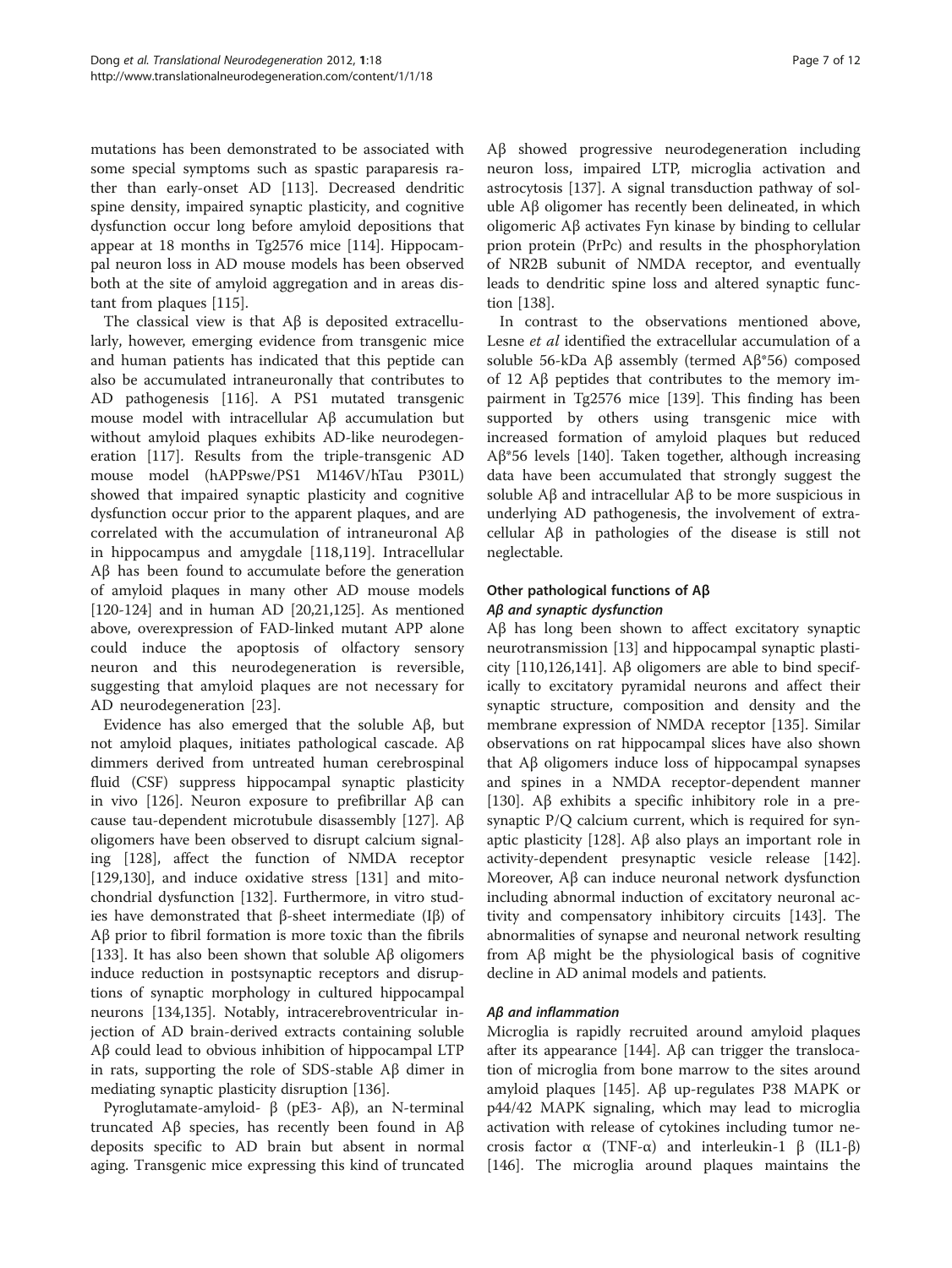<span id="page-7-0"></span>stability of the plaques [\[147](#page-11-0)]. Both pharmacological blockade and genetic knock-out of TNF-α or iNOS down-regulate Aβ-induced cognitive dysfunction in AD mouse model, revealing that TNF-α and iNOS are key mediator of Aβ neurotoxicity [\[148\]](#page-11-0). Genetic disruption of transforming growth factor β (TGF-β) signaling mitigates Aβ levels and amyloid plaques, and partially rescues the cognitive abnormality in Tg2576 mice [\[149](#page-11-0)]. However, the roles of TGF-β signaling are in a debate. Tesseur I et al showed that deficiency in TGF-β signaling promotes Aβ accumulation and neuronal degeneration [[150\]](#page-11-0). Accumulating evidence also suggests that functional loss of TGF-β signaling may contribute to Aβ-induced neurodegeneration and tau pathology, indicating a neuroprotective role of this pathway [\[151](#page-11-0)].

### Conclusion

AD is a complex neurodegenerative disease involving the interactions among various potential biological and environmental factors. Among them, abnormal processes of Aβ production, degradation and deposition have been strongly implicated in the underlying neuropathology and neuropathogenesis of familial earlieronset and sporadic later-onset forms of AD. Genes involved in these processes, including APP, BACE1, PS1/2, ApoE, NEP, IDE and so on, play important roles in AD initiation and progression. Further dissection with depth and breadth of genetic influences may help defining the precise mechanisms involved in the disease pathogenesis, and eventually leading to development of new arrays of therapeutics with symptomatic effects or disease-modifying potential.

#### Abbreviations

AD: Alzheimer's disease; Aβ: Amyloid-β; SP: Senile plaques;

NFT: Neurofibrillary tangles; ApoE: Apolipoprotein E; CNS: Central nervous system; APP: Amyloid precursor protein; C99: C-terminal fragment; AICD: APP intracellular C-terminal domain; LRP1: Lipoprotein receptor-related protein; HMGR: Hydroxymethylglutaryl-CoA reductase; SMases: Sphingomyelinases; JNK: c-Jun N-terminal kinase; Cdk5: Cyclin-dependent kinase 5; FAD: Familiar Alzheimer's disease; BACE1: Beta-site APP cleaving enzyme 1; β-CTF: β-Cterminal fragment; BACE2: Beta-site APP cleaving enzyme 2; NFAT 1: Nuclear factor of activated T cells 1; NRG1: Neuregulin 1; PS: Presenilin; TM: Transmembrane; aph-1: Anterior pharynx-defective 1; pen-2: Presenilin enhancer 2; FTD: Frontotemporal dementia; PI3K: Phosphoinositide\_3-kinase; Akt: Protein kinase B; NEP: Neprilysin; IDE: Insulin-degrading enzyme; ECEs: Endothelin-converting enzymes; ACE: Angiotensin-converting enzyme; MMPs: Plasmin and matrix metalloproteinases; LOAD: Later-onset AD; MCI: Mild cognitive impairment; ERbeta: Estrogen receptor beta; hAChE: Human acetylcholinesterase; DM2: Type II diabetes; PrPc: Cellular prion protein; MAPK: Mitogen-activated protein kinase; TNF-α: Tumor necrosis factor α.; IL1-β: Interleukin-1 β; GSK3: Glycogen synthase kinase 3.

#### Competing interests

The authors declare that they have no competing interests.

#### Authors' contributions

SZ Dong and YL Duan collected the reference materials and drafted the manuscript. YH Hu and Z Zhao conceived of the study, and participated in its design and coordination and helped to draft the manuscript. All authors read and approved the final manuscript.

#### Acknowledgements

This work was supported by the grants from the National Natural Science Foundation of China (No. 31171019, No. 81173108 and No. 31000574), and the Opening Projects of Shanghai Key Laboratory of Brain Functional Genomics and Key Laboratory of Brain Functional Genomics (East China Normal University), Ministry of Education.

#### Author details

<sup>1</sup>Shanghai Engineering Research Center for Molecular Therapeutics and New Drug Development, East China Normal University, Shanghai 200062, China. 2 Institute of Chemical and Translational Genomics, East China Normal University, Shanghai 200062, China. <sup>3</sup>Key Laboratory of Brain Functional Genomics, Ministry of Education, Shanghai Key Laboratory of Brain Functional Genomics, East China Normal University, 3663 Zhongshan Road (N), Shanghai 200062, China.

Received: 15 August 2012 Accepted: 13 September 2012 Published: 21 September 2012

#### References

- Möller HJ, Graeber MB: The case described by Alois Alzheimer in 1911. Eur Arch Psychiatry Clin Neurosci 1998, 248:111–122.
- 2. Mount C, Downton C: Alzheimer disease: progress or profit? Nat Med 2006, 12:780–784.
- 3. Bachman DL, Wolf PA, Linn RT, Knoefel JE, Cobb JL, Belanger AJ, White LR, D'Agostino RB: Incidence of dementia and probable Alzheimer's disease in a general population: the Framingham Study. Neurology 1993, 43:515–519.
- 4. Hardy J: The Alzheimer family of diseases: many etiologies, one pathogenesis? Proc Natl Acad Sci USA 1997, 94:2095–2097.
- 5. Small GW: The pathogenesis of Alzheimer's disease. J Clin Psychiatry 1998, 59(Suppl 9):7–14.
- 6. Hardy J: Alzheimer's disease: the amyloid cascade hypothesis: an update and reappraisal. J Alzheimers Dis 2006, 9:151–153.
- 7. Hardy JA, Higgins GA: Alzheimer's disease: the amyloid cascade hypothesis. Science 1992, 256:184–185.
- 8. Selkoe DJ: Normal and abnormal biology of the beta-amyloid precursor protein. Annu Rev Neurosci 1994, 17:489–517.
- 9. Tian Y, Crump CJ, Li YM: Dual role of alpha-secretase cleavage in the regulation of gamma-secretase activity for amyloid production. J Biol Chem 2010, 285:32549–32556.
- 10. Wang P, Yang G, Mosier DR, Chang P, Zaidi T, Gong YD, Zhao NM, Dominguez B, Lee KF, Gan WB, Zheng H: Defective neuromuscular synapses in mice lacking amyloid precursor protein (APP) and APP-Like protein 2. J Neurosci 2005, 25:1219–1225.
- 11. Priller C, Bauer T, Mitteregger G, Krebs B, Kretzschmar HA, Herms J: Synapse formation and function is modulated by the amyloid precursor protein. J Neurosci 2006, 26:7212–7221.
- 12. Ma H, Lesne S, Kotilinek L, Steidl-Nichols JV, Sherman M, Younkin L, Younkin S, Forster C, Sergeant N, Delacourte A, et al: Involvement of beta-site APP cleaving enzyme 1 (BACE1) in amyloid precursor protein-mediated enhancement of memory and activity-dependent synaptic plasticity. Proc Natl Acad Sci USA 2007, 104:8167–8172.
- 13. Kamenetz F, Tomita T, Hsieh H, Seabrook G, Borchelt D, Iwatsubo T, Sisodia S, Malinow R: APP processing and synaptic function. Neuron 2003, 37:925–937.
- 14. Pardossi-Piquard R, Petit A, Kawarai T, Sunyach C, da Alves Costa C, Vincent B, Ring S, D'Adamio L, Shen J, Muller U, et al: Presenilin-dependent transcriptional control of the Abeta-degrading enzyme neprilysin by intracellular domains of betaAPP and APLP. Neuron 2005, 46:541–554.
- 15. Liu Q, Zerbinatti CV, Zhang J, Hoe HS, Wang B, Cole SL, Herz J, Muglia L, Bu G: Amyloid precursor protein regulates brain apolipoprotein E and cholesterol metabolism through lipoprotein receptor LRP1. Neuron 2007, 56:66–78.
- 16. Grimm MO, Grimm HS, Patzold AJ, Zinser EG, Halonen R, Duering M, Tschape JA, De Strooper B, Muller U, Shen J, Hartmann T: Regulation of cholesterol and sphingomyelin metabolism by amyloid-beta and presenilin. Nat Cell Biol 2005, 7:1118–1123.
- 17. Kimberly WT, Zheng JB, Town T, Flavell RA, Selkoe DJ: Physiological regulation of the beta-amyloid precursor protein signaling domain by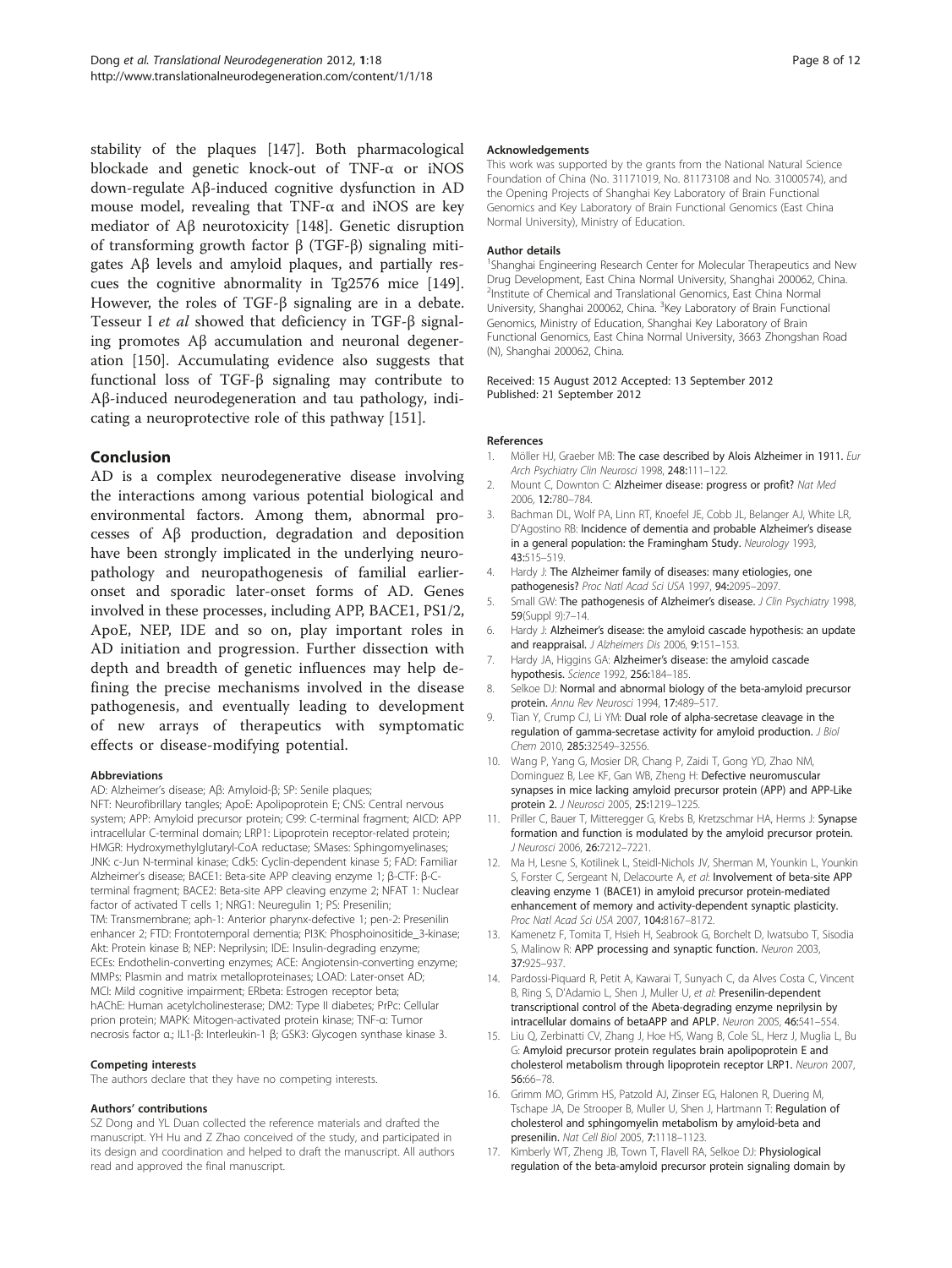<span id="page-8-0"></span>c-Jun N-terminal kinase JNK3 during neuronal differentiation. J Neurosci 2005, 25:5533–5543.

- 18. Soba P, Eggert S, Wagner K, Zentgraf H, Siehl K, Kreger S, Lower A, Langer A, Merdes G, Paro R, et al: Homo- and heterodimerization of APP family members promotes intercellular adhesion. EMBO J 2005, 24:3624–3634.
- 19. Han P, Dou F, Li F, Zhang X, Zhang YW, Zheng H, Lipton SA, Xu H, Liao FF: Suppression of cyclin-dependent kinase 5 activation by amyloid precursor protein: a novel excitoprotective mechanism involving modulation of tau phosphorylation. J Neurosci 2005, 25:11542–11552.
- 20. Cabrejo L, Guyant-Marechal L, Laquerriere A, Vercelletto M, De la Fourniere F, Thomas-Anterion C, Verny C, Letournel F, Pasquier F, Vital A, et al: Phenotype associated with APP duplication in five families. Brain 2006, 129:2966–2976.
- 21. Rovelet-Lecrux A, Hannequin D, Raux G, Le Meur N, Laquerriere A, Vital A, Dumanchin C, Feuillette S, Brice A, Vercelletto M, et al: APP locus duplication causes autosomal dominant early-onset Alzheimer disease with cerebral amyloid angiopathy. Nat Genet 2006, 38:24–26.
- 22. Jonsson T, Atwal JK, Steinberg S, Snaedal J, Jonsson PV, Bjornsson S, Stefansson H, Sulem P, Gudbjartsson D, Maloney J, et al: A mutation in APP protects against Alzheimer's disease and age-related cognitive decline. Nature 2012, 488:96–99.
- 23. Cheng N, Cai H, Belluscio L: In vivo olfactory model of APP-induced neurodegeneration reveals a reversible cell-autonomous function. J Neurosci 2011, 31:13699–13704.
- 24. Borchelt DR, Ratovitski T, van Lare J, Lee MK, Gonzales V, Jenkins NA, Copeland NG, Price DL, Sisodia SS: Accelerated amyloid deposition in the brains of transgenic mice coexpressing mutant presenilin 1 and amyloid precursor proteins. Neuron 1997, 19:939–945.
- 25. Cai H, Wang Y, McCarthy D, Wen H, Borchelt DR, Price DL, Wong PC: BACE1 is the major beta-secretase for generation of Abeta peptides by neurons. Nat Neurosci 2001, 4:233–234.
- 26. Luo Y, Bolon B, Kahn S, Bennett BD, Babu-Khan S, Denis P, Fan W, Kha H, Zhang J, Gong Y, et al: Mice deficient in BACE1, the Alzheimer's betasecretase, have normal phenotype and abolished beta-amyloid generation. Nat Neurosci 2001, 4:231–232.
- 27. Ohno M, Sametsky EA, Younkin LH, Oakley H, Younkin SG, Citron M, Vassar R, Disterhoft JF: BACE1 deficiency rescues memory deficits and cholinergic dysfunction in a mouse model of Alzheimer's disease. Neuron 2004, 41:27–33.
- 28. Repetto E, Russo C, Venezia V, Nizzari M, Nitsch RM, Schettini G: BACE1 overexpression regulates amyloid precursor protein cleavage and interaction with the ShcA adapter. Ann N Y Acad Sci 2004, 1030:330–338.
- 29. Mowrer KR, Wolfe MS: Promotion of BACE1 mRNA alternative splicing reduces amyloid beta -peptide production. J Biol Chem 2008, 283:18694–18701.
- 30. Wang L, Shim H, Xie C, Cai H: Activation of protein kinase C modulates BACE1-mediated beta-secretase activity. Neurobiol Aging 2008, 29:357–367.
- 31. Cho HJ, Jin SM, Youn HD, Huh K, Mook-Jung I: Disrupted intracellular calcium regulates BACE1 gene expression via nuclear factor of activated T cells 1 (NFAT 1) signaling. Aging Cell 2008, 7:137–147.
- 32. Buggia-Prevot V, Sevalle J, Rossner S, Checler F: NFkappaB-dependent control of BACE1 promoter transactivation by Abeta42. J Biol Chem 2008, 283:10037–10047.
- 33. Zhao J, Fu Y, Yasvoina M, Shao P, Hitt B, O'Connor T, Logan S, Maus E, Citron M, Berry R, et al: Beta-site amyloid precursor protein cleaving enzyme 1 levels become elevated in neurons around amyloid plaques: implications for Alzheimer's disease pathogenesis. J Neurosci 2007, 27:3639–3649.
- 34. Faghihi MA, Modarresi F, Khalil AM, Wood DE, Sahagan BG, Morgan TE, Finch CE, St Laurent G 3rd, Kenny PJ, Wahlestedt C: Expression of a noncoding RNA is elevated in Alzheimer's disease and drives rapid feedforward regulation of beta-secretase. Nat Med 2008, 14:723–730.
- 35. Li Y, Cam J, Bu G: Low-density lipoprotein receptor family: endocytosis and signal transduction. Mol Neurobiol 2001, 23:53-67.
- 36. Vetrivel KS, Zhang YW, Xu H, Thinakaran G: Pathological and physiological functions of presenilins. Mol Neurodegener 2006, 1:4.
- 37. De Strooper B: Aph-1, Pen-2, and Nicastrin with Presenilin generate an active gamma-Secretase complex. Neuron 2003, 38:9–12.
- 38. Koo EH, Kopan R: Potential role of presenilin-regulated signaling pathways in sporadic neurodegeneration. Nat Med 2004, 10(Suppl):S26-S33.
- 39. Larner AJ, Doran M: Clinical phenotypic heterogeneity of Alzheimer's disease associated with mutations of the presenilin-1 gene. J Neurol 2006, 253:139–158.
- 40. Hardy J, Selkoe DJ: The amyloid hypothesis of Alzheimer's disease: progress and problems on the road to therapeutics. Science 2002, 297:353–356.
- 41. Qian S, Jiang P, Guan XM, Singh G, Trumbauer ME, Yu H, Chen HY, Van de Ploeg LH, Zheng H: Mutant human presenilin 1 protects presenilin 1 null mouse against embryonic lethality and elevates Abeta1-42/43 expression. Neuron 1998, 20:611–617.
- 42. Saura CA, Choi SY, Beglopoulos V, Malkani S, Zhang D, Shankaranarayana Rao BS, Chattarii S, Kelleher RJ 3rd, Kandel ER, Duff K, et al: Loss of presenilin function causes impairments of memory and synaptic plasticity followed by age-dependent neurodegeneration. Neuron 2004, 42:23–36.
- 43. Feng R, Wang H, Wang J, Shrom D, Zeng X, Tsien JZ: Forebrain degeneration and ventricle enlargement caused by double knockout of Alzheimer's presenilin-1 and presenilin-2. Proc Natl Acad Sci USA 2004, 101:8162–8167.
- 44. Beglopoulos V, Sun X, Saura CA, Lemere CA, Kim RD, Shen J: Reduced betaamyloid production and increased inflammatory responses in presenilin conditional knock-out mice. J Biol Chem 2004, 279:46907–46914.
- 45. Chen Q, Nakajima A, Choi SH, Xiong X, Tang YP: Loss of presenilin function causes Alzheimer's disease-like neurodegeneration in the mouse. J Neurosci Res 2008, 86:1615-1625.
- 46. Dong S, Li C, Wu P, Tsien JZ, Hu Y: Environment enrichment rescues the neurodegenerative phenotypes in presenilins-deficient mice. Eur J Neurosci 2007, 26:101–112.
- 47. Amtul Z, Lewis PA, Piper S, Crook R, Baker M, Findlay K, Singleton A, Hogg M, Younkin L, Younkin SG, et al: A presenilin 1 mutation associated with familial frontotemporal dementia inhibits gamma-secretase cleavage of APP and notch. Neurobiol Dis 2002, 9:269–273.
- 48. Dermaut B, Kumar-Singh S, Engelborghs S, Theuns J, Rademakers R, Saerens J, Pickut BA, Peeters K, van den Broeck M, Vennekens K, et al: A novel presenilin 1 mutation associated with Pick's disease but not betaamyloid plaques. Ann Neurol 2004, 55:617-626.
- 49. Raux G, Gantier R, Thomas-Anterion C, Boulliat J, Verpillat P, Hannequin D, Brice A, Frebourg T, Campion D: Dementia with prominent frontotemporal features associated with L113P presenilin 1 mutation. Neurology 2000, 55:1577–1578.
- 50. Bai G, Chivatakarn O, Bonanomi D, Lettieri K, Franco L, Xia C, Stein E, Ma L, Lewcock JW, Pfaff SL: Presenilin-dependent receptor processing is required for axon guidance. Cell 2011, 144:106–118.
- 51. Shen J, Kelleher RJ III: The presenilin hypothesis of Alzheimer's disease: Evidence for a loss-of-function pathogenic mechanism. PNAS 2007, 104:403–409.
- 52. Wang R, Tang P, Wang P, Boissy RE, Zheng H: Regulation of tyrosinase trafficking and processing by presenilins: partial loss of function by familial Alzheimer's disease mutation. Proc Natl Acad Sci USA 2006, 103:353–358.
- 53. Kang DE, Soriano S, Frosch MP, Collins T, Naruse S, Sisodia SS, Leibowitz G, Levine F, Koo EH: Presenilin 1 facilitates the constitutive turnover of betacatenin: differential activity of Alzheimer's disease-linked PS1 mutants in the beta-catenin-signaling pathway. J Neurosci 1999, 19:4229–4237.
- 54. Landman N, Jeong SY, Shin SY, Voronov SV, Serban G, Kang MS, Park MK, Di Paolo G, Chung S, Kim TW: Presenilin mutations linked to familial Alzheimer's disease cause an imbalance in phosphatidylinositol 4,5 bisphosphate metabolism. Proc Natl Acad Sci USA 2006, 103:19524–19529.
- 55. Tu H, Nelson O, Bezprozvanny A, Wang Z, Lee SF, Hao YH, Serneels L, De Strooper B, Yu G, Bezprozvanny I: Presenilins form ER Ca2+ leak channels, a function disrupted by familial Alzheimer's disease-linked mutations. Cell 2006, 126:981–993.
- 56. Baki L, Neve RL, Shao Z, Shioi J, Georgakopoulos A, Robakis NK: Wild-type but not FAD mutant presenilin-1 prevents neuronal degeneration by promoting phosphatidylinositol 3-kinase neuroprotective signaling. J Neurosci 2008, 28:483–490.
- 57. Pratt KG, Zimmerman EC, Cook DG, Sullivan JM: Presenilin 1 regulates homeostatic synaptic scaling through Akt signaling. Nat Neurosci 2011, 14:1112–1114.
- 58. Lazarov O, Morfini GA, Pigino G, Gadadhar A, Chen X, Robinson J, Ho H, Brady ST, Sisodia SS: Impairments in fast axonal transport and motor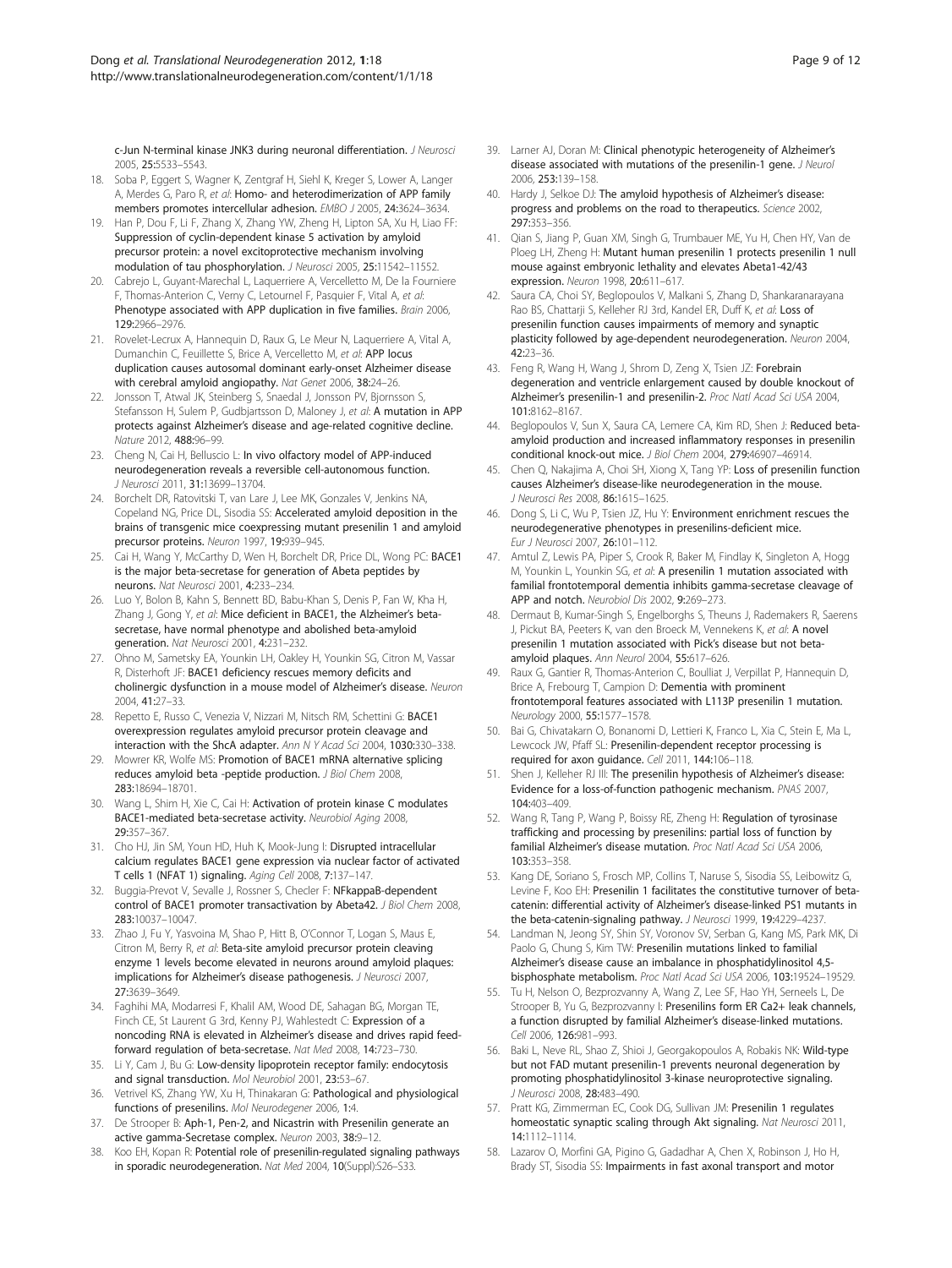<span id="page-9-0"></span>neuron deficits in transgenic mice expressing familial Alzheimer's disease-linked mutant presenilin 1. J Neurosci 2007, 27:7011–7020.

- 59. Durkin JT, Murthy S, Husten EJ, Trusko SP, Savage MJ, Rotella DP, Greenberg BD, Siman R: Rank-order of potencies for inhibition of the secretion of abeta40 and abeta42 suggests that both are generated by a single gamma-secretase. J Biol Chem 1999, 274:20499–20504.
- 60. Sato T, Dohmae N, Qi Y, Kakuda N, Misonou H, Mitsumori R, Maruyama H, Koo EH, Haass C, Takio K, et al: Potential link between amyloid betaprotein 42 and C-terminal fragment gamma 49-99 of beta-amyloid precursor protein. J Biol Chem 2003, 278:24294–24301.
- 61. Zhang L, Song L, Terracina G, Liu Y, Pramanik B, Parker E: Biochemical characterization of the gamma-secretase activity that produces betaamyloid peptides. Biochemistry 2001, 40:5049–5055.
- 62. Xu Q, Bernardo A, Walker D, Kanegawa T, Mahley RW, Huang Y: Profile and Regulation of Apolipoprotein E (ApoE) expression in the CNS in mice with targeting of green fluorescent protein gene to the ApoE locus. J Neurosci 2006, 26:4985–4994.
- 63. Xu Q, Li Y, Cyras C, Sanan DA, Cordell B: Isolation and characterization of apolipoproteins from murine microglia. Identification of a low density lipoprotein-like apolipoprotein j-rich but E-poor spherical particle. J Biol Chem 2000, 275:31770–31777.
- 64. Shi J, Zhao CB, Vollmer TL, Tyry TM, Kuniyoshi SM: APOE epsilon 4 allele is associated with cognitive impairment in patients with multiple sclerosis. Neurology 2008, 70:185–190.
- 65. de Frias CM, Bunce D, Wahlin A, Adolfsson R, Sleegers K, Cruts M, Van Broeckhoven C, Nilsson LG: Cholesterol and triglycerides moderate the effect of apolipoprotein E on memory functioning in older adults. J Gerontol B Psychol Sci Soc Sci 2007, 62:P112–P118.
- 66. Mahley RW, Weisgraber KH, Huang Y: Apolipoprotein E4: a causative factor and therapeutic target in neuropathology, including Alzheimer's disease. Proc Natl Acad Sci USA 2006, 103:5644–5651.
- 67. Harris FM, Brecht WJ, Xu Q, Tesseur I, Kekonius L, Wyss-Coray T, Fish JD, Masliah E, Hopkins PC, Scearce-Levie K, et al: Carboxyl-terminal-truncated apolipoprotein E4 causes Alzheimer's disease-like neurodegeneration and behavioral deficits in transgenic mice. Proc Natl Acad Sci USA 2003, 100:10966–10971.
- 68. DeMattos RB, Cirrito JR, Parsadanian M, May PC, O'Dell MA, Taylor JW, Harmony JA, Aronow BJ, Bales KR, Paul SM, Holtzman DM: ApoE and clusterin cooperatively suppress Abeta levels and deposition: evidence that ApoE regulates extracellular Abeta metabolism in vivo. Neuron 2004, 41:193–202.
- 69. Kim J, Basak JM, Holtzman DM: The role of apolipoprotein E in Alzheimer's disease. Neuron 2009, 63:287–303.
- 70. Sadowski MJ, Pankiewicz J, Scholtzova H, Mehta PD, Prelli F, Quartermain D, Wisniewski T: Blocking the apolipoprotein E/amyloid-beta interaction as a potential therapeutic approach for Alzheimer's disease. Proc Natl Acad Sci USA 2006, 103:18787–18792.
- 71. Cao D, Lu H, Lewis TL, Li L: Intake of sucrose-sweetened water induces insulin resistance and exacerbates memory deficits and amyloidosis in a transgenic mouse model of Alzheimer disease. J Biol Chem 2007, 282:36275–36282.
- 72. Cramer PE, Cirrito JR, Wesson DW, Lee CY, Karlo JC, Zinn AE, Casali BT, Restivo JL, Goebel WD, James MJ, et al: ApoE-directed therapeutics rapidly clear beta-amyloid and reverse deficits in AD mouse models. Science 2012, 335:1503–1506.
- 73. Holtzman DM: In vivo effects of ApoE and clusterin on amyloid-beta metabolism and neuropathology. J Mol Neurosci 2004, 23:247–254.
- 74. Jiang Q, Lee CY, Mandrekar S, Wilkinson B, Cramer P, Zelcer N, Mann K, Lamb B, Willson TM, Collins JL, et al: ApoE promotes the proteolytic degradation of Abeta. Neuron 2008, 58:681–693.
- 75. Ye S, Huang Y, Mullendorff K, Dong L, Giedt G, Meng EC, Cohen FE, Kuntz ID, Weisgraber KH, Mahley RW: Apolipoprotein (apo) E4 enhances amyloid beta peptide production in cultured neuronal cells: apoE structure as a potential therapeutic target. Proc Natl Acad Sci USA 2005, 102:18700–18705.
- 76. Wolozin B: Cholesterol and the biology of Alzheimer's disease. Neuron 2004, 41:7–10.
- 77. Belinson H, Lev D, Masliah E, Michaelson DM: Activation of the amyloid cascade in apolipoprotein E4 transgenic mice induces lysosomal activation and neurodegeneration resulting in marked cognitive deficits. J Neurosci 2008, 28:4690–4701.
- 78. Levi O, Dolev I, Belinson H, Michaelson DM: Intraneuronal amyloid-beta plays a role in mediating the synergistic pathological effects of apoE4 and environmental stimulation. J Neurochem 2007, 103:1031-1040.
- 79. Brecht WJ, Harris FM, Chang S, Tesseur I, Yu GQ, Xu Q, Dee Fish J, Wyss-Coray T, Buttini M, Mucke L, et al: Neuron-specific apolipoprotein e4 proteolysis is associated with increased tau phosphorylation in brains of transgenic mice. J Neurosci 2004, 24:2527–2534.
- 80. Cui Y, Huang M, He Y, Zhang S, Luo Y: Genetic ablation of apolipoprotein A-IV accelerates Alzheimer's disease pathogenesis in a mouse model. Am J Pathol 2011, 178:1298–1308.
- 81. Selkoe DJ: Clearing the brain's amyloid cobwebs. Neuron 2001, 32:177–180.
- 82. Miners JS, Baig S, Palmer J, Palmer LE, Kehoe PG, Love S: Abeta-degrading enzymes in Alzheimer's disease. Brain Pathol 2008, 18:240–252.
- 83. Hellstrom-Lindahl E, Ravid R, Nordberg A: Age-dependent decline of neprilysin in Alzheimer's disease and normal brain: inverse correlation with A beta levels. Neurobiol Aging 2008, 29:210–221.
- 84. Hersh LB, Rodgers DW: Neprilysin and amyloid beta peptide degradation. Curr Alzheimer Res 2008, 5:225–231.
- 85. Miners JS, Van Helmond Z, Chalmers K, Wilcock G, Love S, Kehoe PG: Decreased expression and activity of neprilysin in Alzheimer disease are associated with cerebral amyloid angiopathy. J Neuropathol Exp Neurol 2006, 65:1012–1021.
- 86. Yasojima K, Akiyama H, McGeer EG, McGeer PL: Reduced neprilysin in high plaque areas of Alzheimer brain: a possible relationship to deficient degradation of beta-amyloid peptide. Neurosci Lett 2001, 297:97-100.
- 87. Chander H, Chauhan A, Chauhan V: Binding of proteases to fibrillar amyloid-beta protein and its inhibition by Congo red. J Alzheimers Dis 2007, 12:261–269.
- 88. El-Amouri SS, Zhu H, Yu J, Marr R, Verma IM, Kindy MS: Neprilysin: an enzyme candidate to slow the progression of Alzheimer's disease. Am J Pathol 2008, 172:1342–1354.
- Iijima-Ando K, Hearn SA, Granger L, Shenton C, Gatt A, Chiang H-C, Hakker I, Zhong Y, lijima K: Overexpression of neprilysin reduces Alzheimer amyloid-{beta}42 (A{beta}42)-induced neuron loss and intraneuronal A {beta}42 deposits but causes a reduction in cAMP-responsive elementbinding protein-mediated transcription, age-dependent axon pathology, and premature death in drosophila. J Biol Chem 2008, 283:19066-19076.
- 90. Meilandt WJ, Cisse M, Ho K, Wu T, Esposito LA, Scearce-Levie K, Cheng IH, Yu GQ, Mucke L: Neprilysin overexpression inhibits plaque formation but fails to reduce pathogenic Abeta oligomers and associated cognitive deficits in human amyloid precursor protein transgenic mice. J Neurosci 2009, 29:1977–1986.
- 91. Edbauer D, Willem M, Lammich S, Steiner H, Haass C: Insulin-degrading enzyme rapidly removes the beta-amyloid precursor protein intracellular domain (AICD). J Biol Chem 2002, 277:13389–13393.
- 92. Farris W, Mansourian S, Chang Y, Lindsley L, Eckman EA, Frosch MP, Eckman CB, Tanzi RE, Selkoe DJ, Guenette S: Insulin-degrading enzyme regulates the levels of insulin, amyloid beta-protein, and the beta-amyloid precursor protein intracellular domain in vivo. Proc Natl Acad Sci USA 2003, 100:4162–4167.
- 93. Ertekin-Taner N, Graff-Radford N, Younkin LH, Eckman C, Baker M, Adamson J, Ronald J, Blangero J, Hutton M, Younkin SG: Linkage of plasma Abeta42 to a quantitative locus on chromosome 10 in late-onset Alzheimer's disease pedigrees. Science 2000, 290:2303–2304.
- 94. Mueller JC, Riemenschneider M, Schoepfer-Wendels A, Gohlke H, Konta L, Friedrich P, Illig T, Laws SM, Forstl H, Kurz A: Weak independent association signals between IDE polymorphisms, Alzheimer's disease and cognitive measures. Neurobiol Aging 2007, 28:727–734.
- 95. Vepsalainen S, Parkinson M, Helisalmi S, Mannermaa A, Soininen H, Tanzi RE, Bertram L, Hiltunen M: Insulin-degrading enzyme is genetically associated with Alzheimer's disease in the Finnish population. J Med Genet 2007, 44:606–608.
- 96. Cook DG, Leverenz JB, McMillan PJ, Kulstad JJ, Ericksen S, Roth RA, Schellenberg GD, Jin LW, Kovacina KS, Craft S: Reduced hippocampal insulin-degrading enzyme in late-onset Alzheimer's disease is associated with the apolipoprotein E-epsilon4 allele. Am J Pathol 2003, 162:313-319.
- 97. Zhao Z, Xiang Z, Haroutunian V, Buxbaum JD, Stetka B, Pasinetti GM: Insulin degrading enzyme activity selectively decreases in the hippocampal formation of cases at high risk to develop Alzheimer's disease. Neurobiol Aging 2007, 28:824–830.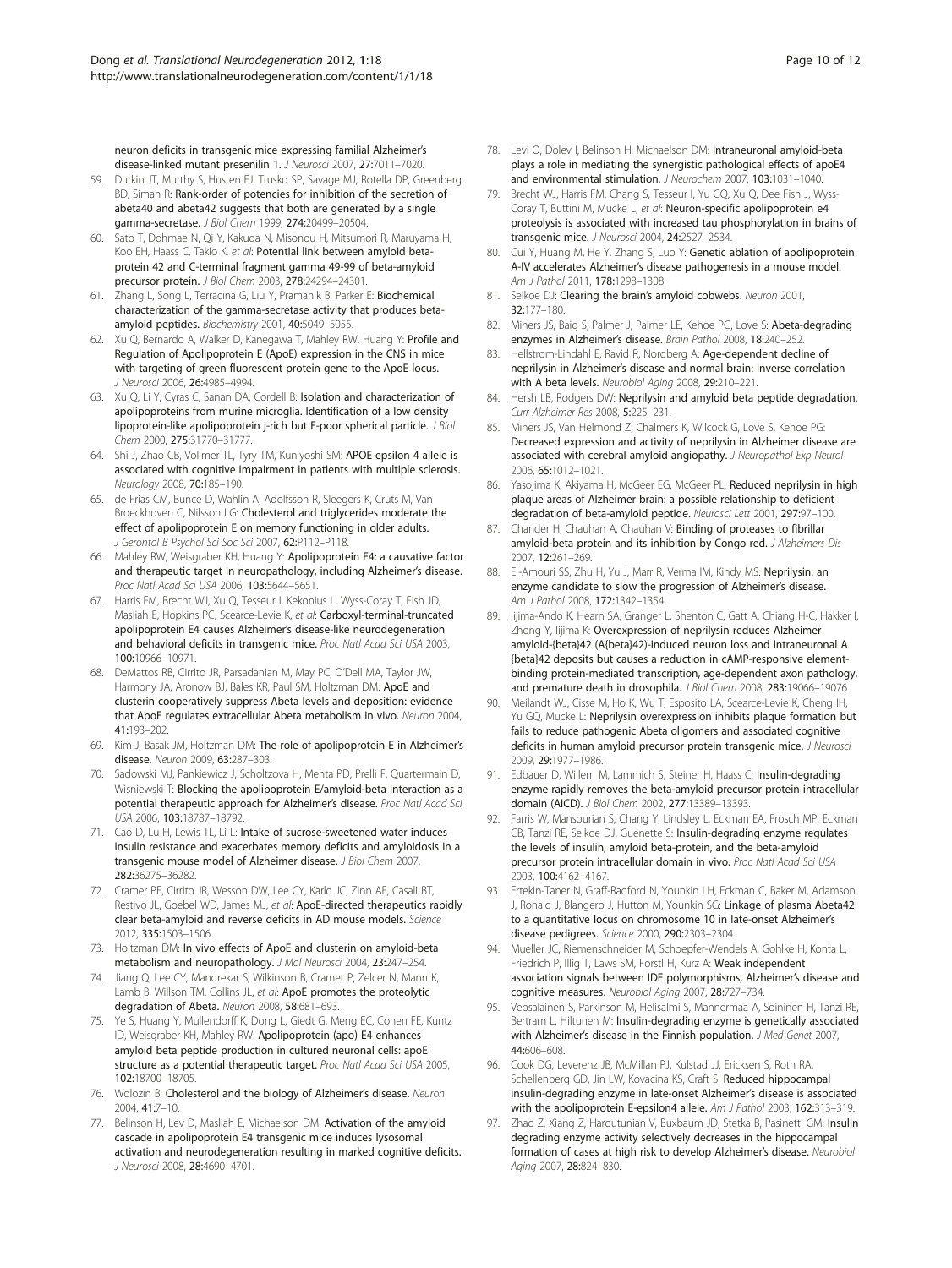- <span id="page-10-0"></span>98. Kim M, Hersh LB, Leissring MA, Ingelsson M, Matsui T, Farris W, Lu A, Hyman BT, Selkoe DJ, Bertram L, Tanzi RE: Decreased catalytic activity of the insulin-degrading enzyme in chromosome 10-linked Alzheimer disease families. J Biol Chem 2007, 282:7825–7832.
- 99. Vepsalainen S, Hiltunen M, Helisalmi S, Wang J, van Groen T, Tanila H, Soininen H: Increased expression of Abeta degrading enzyme IDE in the cortex of transgenic mice with Alzheimer's disease-like neuropathology. Neurosci Lett 2008, 438:216–220.
- 100. Leal MC, Dorfman VB, Gamba AF, Frangione B, Wisniewski T, Castano EM, Sigurdsson EM, Morelli L: Plaque-associated overexpression of insulindegrading enzyme in the cerebral cortex of aged transgenic tg2576 mice with Alzheimer pathology. J Neuropathol Exp Neurol 2006, 65:976–987.
- 101. Bernstein HG, Ansorge S, Riederer P, Reiser M, Frolich L, Bogerts B: Insulindegrading enzyme in the Alzheimer's disease brain: prominent localization in neurons and senile plaques. Neurosci Lett 1999, 263:161–164.
- 102. Zhao L, Yao J, Mao Z, Chen S, Wang Y, Brinton RD: 17beta-Estradiol regulates insulin-degrading enzyme expression via an ERbeta/PI3-K pathway in hippocampus: relevance to Alzheimer's prevention. Neurobiol Aging 2011, 32:1949–1963.
- 103. Carson JA, Turner AJ: Beta-amyloid catabolism: roles for neprilysin (NEP) and other metallopeptidases? J Neurochem 2002, 81:1-8.
- 104. Llovera RE, de Tullio M, Alonso LG, Leissring MA, Kaufman SB, Roher AE, de Prat Gay G, Morelli L, Castano EM: The catalytic domain of insulindegrading enzyme forms a denaturant-resistant complex with amyloid {beta} peptide: implications for Alzheimer disease pathogenesis. J Biol Chem 2008, 283:17039–17048.
- 105. Jean L, Thomas B, Tahiri-Alaoui A, Shaw M, Vaux DJ: Heterologous amyloid seeding: revisiting the role of acetylcholinesterase in Alzheimer's disease. PLoS One 2007, 2:e652.
- 106. Sun MK, Alkon DL: Links between Alzheimer's disease and diabetes. Drugs Today (Barc) 2006, 42:481–489.
- 107. Leibson CL, Rocca WA, Hanson VA, Cha R, Kokmen E, O'Brien PC, Palumbo PJ: Risk of dementia among persons with diabetes mellitus: a population-based cohort study. Am J Epidemiol 1997, 145:301–308.
- 108. Ho L, Qin W, Pompl PN, Xiang Z, Wang J, Zhao Z, Peng Y, Cambareri G, Rocher A, Mobbs CV, et al: Diet-induced insulin resistance promotes amyloidosis in a transgenic mouse model of Alzheimer's disease. FASEB J 2004, 18:902–904.
- 109. Zhao L, Teter B, Morihara T, Lim GP, Ambegaokar SS, Ubeda OJ, Frautschy SA, Cole GM: Insulin-degrading enzyme as a downstream target of insulin receptor signaling cascade: implications for Alzheimer's disease intervention. J Neurosci 2004, 24:11120–11126.
- 110. Crouch PJ, Harding SM, White AR, Camakaris J, Bush AI, Masters CL: Mechanisms of Abeta mediated neurodegeneration in Alzheimer's disease. Int J Biochem Cell Biol 2008, 40:181–198.
- 111. Moreno H, Yu E, Pigino G, Hernandez AI, Kim N, Moreira JE, Sugimori M, Llinas RR: Synaptic transmission block by presynaptic injection of oligomeric amyloid beta. Proc Natl Acad Sci 2009, 106:5901–5906.
- 112. Lee HG, Zhu X, Castellani RJ, Nunomura A, Perry G, Smith MA: Amyloidbeta in Alzheimer disease: the null versus the alternate hypotheses. J Pharmacol Exp Ther 2007, 321:823–829.
- 113. Verkkoniemi A, Kalimo H, Paetau A, Somer M, Iwatsubo T, Hardy J, Haltia M: Variant Alzheimer disease with spastic paraparesis: neuropathological phenotype. J Neuropathol Exp Neurol 2001, 60:483-492.
- 114. Jacobsen JS, Wu CC, Redwine JM, Comery TA, Arias R, Bowlby M, Martone R, Morrison JH, Pangalos MN, Reinhart PH, Bloom FE: Early-onset behavioral and synaptic deficits in a mouse model of Alzheimer's disease. Proc Natl Acad Sci USA 2006, 103:5161–5166.
- 115. Schmitz C, Rutten BP, Pielen A, Schafer S, Wirths O, Tremp G, Czech C, Blanchard V, Multhaup G, Rezaie P, et al: Hippocampal neuron loss exceeds amyloid plaque load in a transgenic mouse model of Alzheimer's disease. Am J Pathol 2004, 164:1495–1502.
- 116. LaFerla FM, Green KN, Oddo S: Intracellular amyloid-beta in Alzheimer's disease. Nat Rev Neurosci 2007, 8:499-509.
- 117. Chui DH, Tanahashi H, Ozawa K, Ikeda S, Checler F, Ueda O, Suzuki H, Araki W, Inoue H, Shirotani K, et al: Transgenic mice with Alzheimer presenilin 1 mutations show accelerated neurodegeneration without amyloid plaque formation. Nat Med 1999, 5:560–564.
- 118. Billings LM, Oddo S, Green KN, McGaugh JL, LaFerla FM: Intraneuronal Abeta causes the onset of early Alzheimer's disease-related cognitive deficits in transgenic mice. Neuron 2005, 45:675–688.
- 119. Oddo S, Caccamo A, Shepherd JD, Murphy MP, Golde TE, Kayed R, Metherate R, Mattson MP, Akbari Y, LaFerla FM: Triple-transgenic model of Alzheimer's disease with plaques and tangles: intracellular Abeta and synaptic dysfunction. Neuron 2003, 39:409–421.
- 120. Cruz JC, Kim D, Moy LY, Dobbin MM, Sun X, Bronson RT, Tsai LH: p25/ cyclin-dependent kinase 5 induces production and intraneuronal accumulation of amyloid beta in vivo. J Neurosci 2006, 26:10536–10541.
- 121. Knobloch M, Konietzko U, Krebs DC, Nitsch RM: Intracellular Abeta and cognitive deficits precede beta-amyloid deposition in transgenic arcAbeta mice. Neurobiol Aging 2007, 28:1297–1306.
- 122. Oakley H, Cole SL, Logan S, Maus E, Shao P, Craft J, Guillozet-Bongaarts A, Ohno M, Disterhoft J, Van Eldik L, et al: Intraneuronal beta-Amyloid aggregates, neurodegeneration, and neuron loss in transgenic mice with five familial Alzheimer's disease mutations: potential factors in amyloid plaque formation. J Neurosci 2006, 26:10129-10140.
- 123. Suo Z, Cox AA, Bartelli N, Rasul I, Festoff BW, Premont RT, Arendash GW: GRK5 deficiency leads to early Alzheimer-like pathology and working memory impairment. Neurobiol Aging 2007, 28:1873–1888.
- 124. Van Broeck B, Vanhoutte G, Pirici D, Van Dam D, Wils H, Cuijt I, Vennekens K, Zabielski M, Michalik A, Theuns J, et al: Intraneuronal amyloid beta and reduced brain volume in a novel APP T714I mouse model for Alzheimer's disease. Neurobiol Aging 2008, 29:241–252.
- 125. D'Andrea MR, Nagele RG, Wang HY, Lee DH: Consistent immunohistochemical detection of intracellular beta-amyloid42 in pyramidal neurons of Alzheimer's disease entorhinal cortex. Neurosci Lett 2002, 333:163–166.
- 126. Klyubin I, Betts V, Welzel AT, Blennow K, Zetterberg H, Wallin A, Lemere CA, Cullen WK, Peng Y, Wisniewski T, et al: Amyloid beta protein dimercontaining human CSF disrupts synaptic plasticity: prevention by systemic passive immunization. J Neurosci 2008, 28:4231-4237.
- 127. King ME, Kan HM, Baas PW, Erisir A, Glabe CG, Bloom GS: Tau-dependent microtubule disassembly initiated by prefibrillar beta-amyloid. J Cell Biol 2006, 175:541–546.
- 128. Nimmrich V, Grimm C, Draguhn A, Barghorn S, Lehmann A, Schoemaker H, Hillen H, Gross G, Ebert U, Bruehl C: Amyloid beta oligomers (A beta(1-42) globulomer) suppress spontaneous synaptic activity by inhibition of P/Q-type calcium currents. J Neurosci 2008, 28:788-797.
- 129. De Felice FG, Velasco PT, Lambert MP, Viola K, Fernandez SJ, Ferreira ST, Klein WL: Abeta oligomers induce neuronal oxidative stress through an N-methyl-D-aspartate receptor-dependent mechanism that is blocked by the Alzheimer drug memantine. J Biol Chem 2007, 282:11590-11601.
- 130. Shankar GM, Bloodgood BL, Townsend M, Walsh DM, Selkoe DJ, Sabatini BL: Natural oligomers of the Alzheimer amyloid-beta protein induce reversible synapse loss by modulating an NMDA-type glutamate receptor-dependent signaling pathway. J Neurosci 2007, 27:2866–2875.
- 131. Resende R, Moreira PI, Proenca T, Deshpande A, Busciglio J, Pereira C, Oliveira CR: Brain oxidative stress in a triple-transgenic mouse model of Alzheimer disease. Free Radic Biol Med 2008, 44:2051–2057.
- 132. Eckerta A, Hauptmannb S, Scherpingb I, Rheina V, Müller-Spahna F, Götzc J, Müllerb W: Soluble beta-amyloid leads to mitochondrial defects in amyloid precursor protein and Tau Transgenic mice. Neurodegenerative Dis 2008, 5:157–159.
- 133. Chimon S, Shaibat MA, Jones CR, Calero DC, Aizezi B, Ishii Y: Evidence of fibril-like beta-sheet structures in a neurotoxic amyloid intermediate of Alzheimer's beta-amyloid. Nat Struct Mol Biol 2007, 14:1157–1164.
- 134. Walsh DM, Selkoe DJ: Deciphering the molecular basis of memory failure in Alzheimer's disease. Neuron 2004, 44:181–193.
- 135. Lacor PN, Buniel MC, Furlow PW, Clemente AS, Velasco PT, Wood M, Viola KL, Klein WL: Abeta oligomer-induced aberrations in synapse composition, shape, and density provide a molecular basis for loss of connectivity in Alzheimer's disease. J Neurosci 2007, 27:796–807.
- 136. Barry AE, Klyubin I, Mc Donald JM, Mably AJ, Farrell MA, Scott M, Walsh DM, Rowan MJ: Alzheimer's disease brain-derived amyloid- -mediated inhibition of LTP in vivo is prevented by immunotargeting cellular prion protein. J Neurosci 2011, 31:7259–7263.
- 137. Alexandru A, Jagla W, Graubner S, Becker A, Bauscher C, Kohlmann S, Sedlmeier R, Raber KA, Cynis H, Ronicke R, et al: Selective hippocampal neurodegeneration in transgenic mice expressing small amounts of